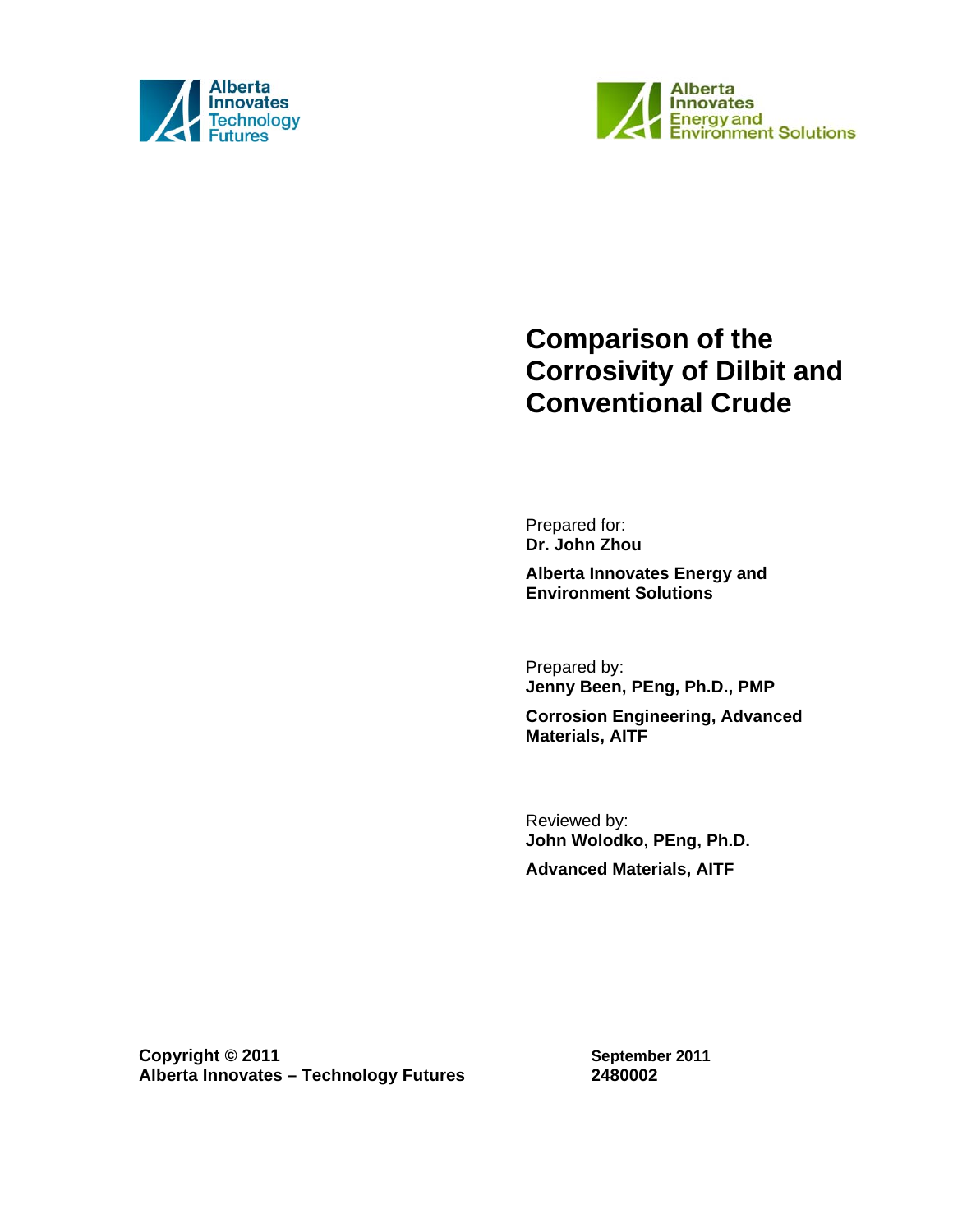#### **NOTICE**

- 1. This Report was prepared as an account of work conducted at the Alberta Innovates Technology Futures ("AITF") on behalf of Alberta Innovates Energy and Environment Solutions ("AIEES"). All reasonable efforts were made to ensure that the work conforms to accepted scientific, engineering and environmental practices, but AITF makes no other representation and gives no other warranty with respect to the reliability, accuracy, validity or fitness of the information, analysis and conclusions contained in this Report. Any and all implied or statutory warranties of merchantability or fitness for any purpose are expressly excluded. AIEES acknowledges that any use or interpretation of the information, analysis or conclusions contained in this Report is at its own risk. Reference herein to any specified commercial product, process or service by trade-name, trademark, manufacturer or otherwise does not constitute or imply an endorsement or recommendation by AITF.
- 2. Any authorized copy of this Report distributed to a third party shall include an acknowledgement that the Report was prepared by AITF and shall give appropriate credit to AITF and the authors of the Report.
- 3. Copyright AITF 2011. All rights reserved.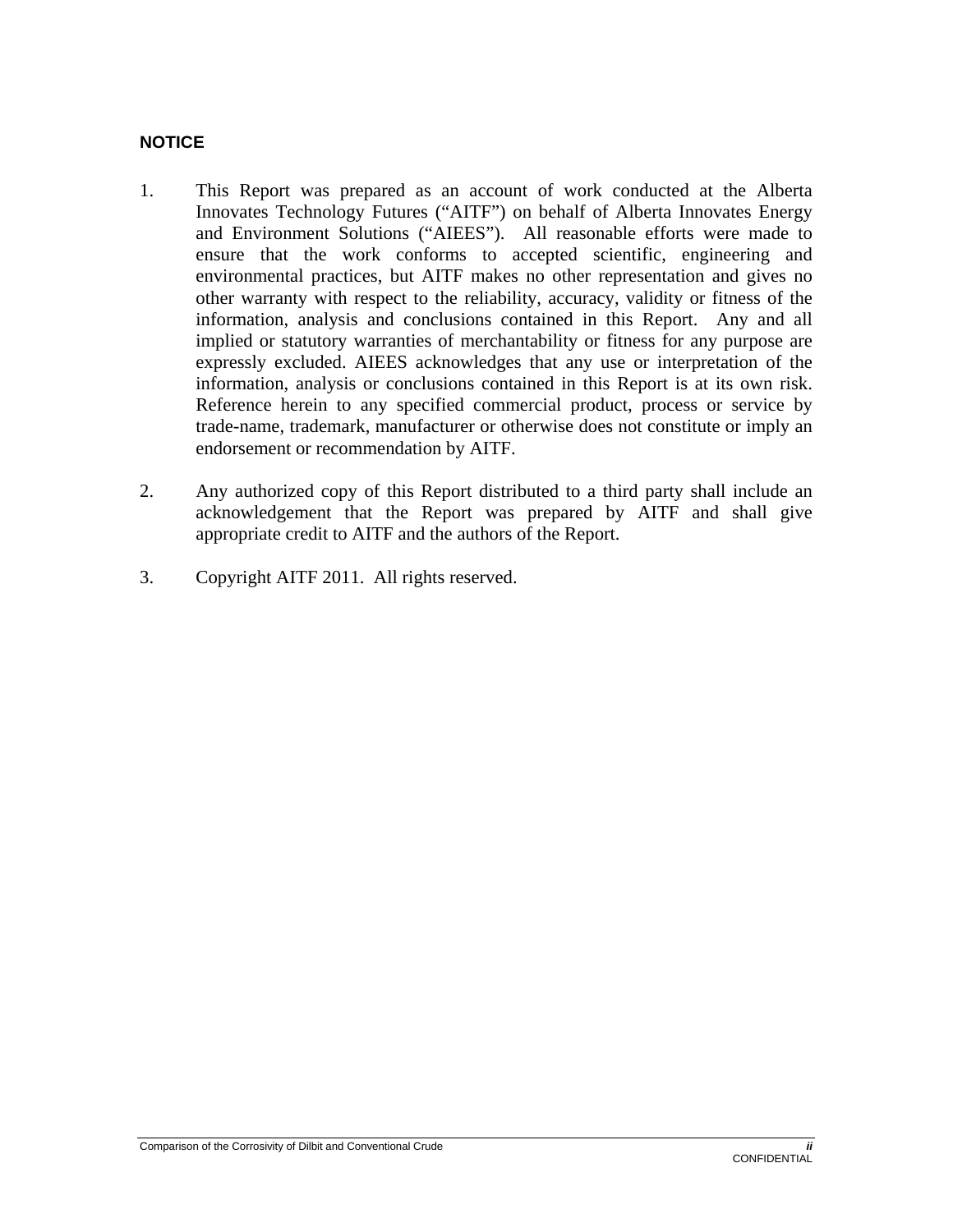#### **EXECUTIVE SUMMARY**

Pipeline expansions for the transportation of Canadian crude to refining markets in the United States are currently under regulatory review. The transported oil originates primarily from the Alberta oil sands and consists of diluted bitumen, also referred to as dilbit. Alberta Innovates – Technology Futures completed a project for Alberta Innovates – Energy and Environment Solutions reviewing the current status on the corrosivity of dilbit in pipelines as compared to conventional or 'non-oil sands derived' crude oil.

It has been suggested that dilbit has higher acid, sulfur, and chloride salts concentrations, as well as higher concentrations of more abrasive solids. It is furthermore suggested that dilbit transmission pipelines operate at higher operating temperatures compared with conventional crude, which would make the dilbit more corrosive, thus leading to a higher failure rate than observed for pipelines transporting conventional crude. This review examines these concerns in light of the properties of dilbit in comparison with conventional oils. In addition, statistical data are presented to show if the concerns are supported by operating experience.

Conventional crude and dilbit are subject to quality control measures and regulation. Pipeline operators employ further measures during transportation to manage and control the quality of delivered crude. Alberta crude quality information is available online and accessible to the public. The properties of heavy, medium, and light conventional Alberta crude oils were compared with three dilbit and one dilsynbit crude.

Whereas two of the four dilbit crudes displayed a slightly higher naphthenic acid and sulfur concentration than the conventional Alberta heavy crudes, there are conventional crudes on the market that have displayed higher values yet. The chloride salt concentrations were either comparable or lower than all grades of conventional crude. Naphthenic acid, sulfur, and chloride salt concentrations can result in corrosion at temperatures greater than 200 C at refineries, where mitigation is addressed through upgrading of materials and the use of inhibitors. At the much lower pipeline transportation temperatures, the compounds are too stable to be corrosive and some may even decrease the corrosion rate.

The sediment levels of the dilbit crudes were comparable to or lower than the conventional crudes, except for a dilsynbit crude, which showed more than double the quantity of solids than most other crudes, but was still well below the limit set by regulatory agencies and industry. The solids size distribution is unknown as is the role of larger size solids in the formation of pipeline deposits. Erosion corrosion was found to be improbable and erosion, if present, is expected to be gradual and observed by regular mitigation practices.

The dilbit viscosities are comparable to those of heavy conventional crudes, where the viscosity is controlled and adjusted for temperature through the addition of diluent. The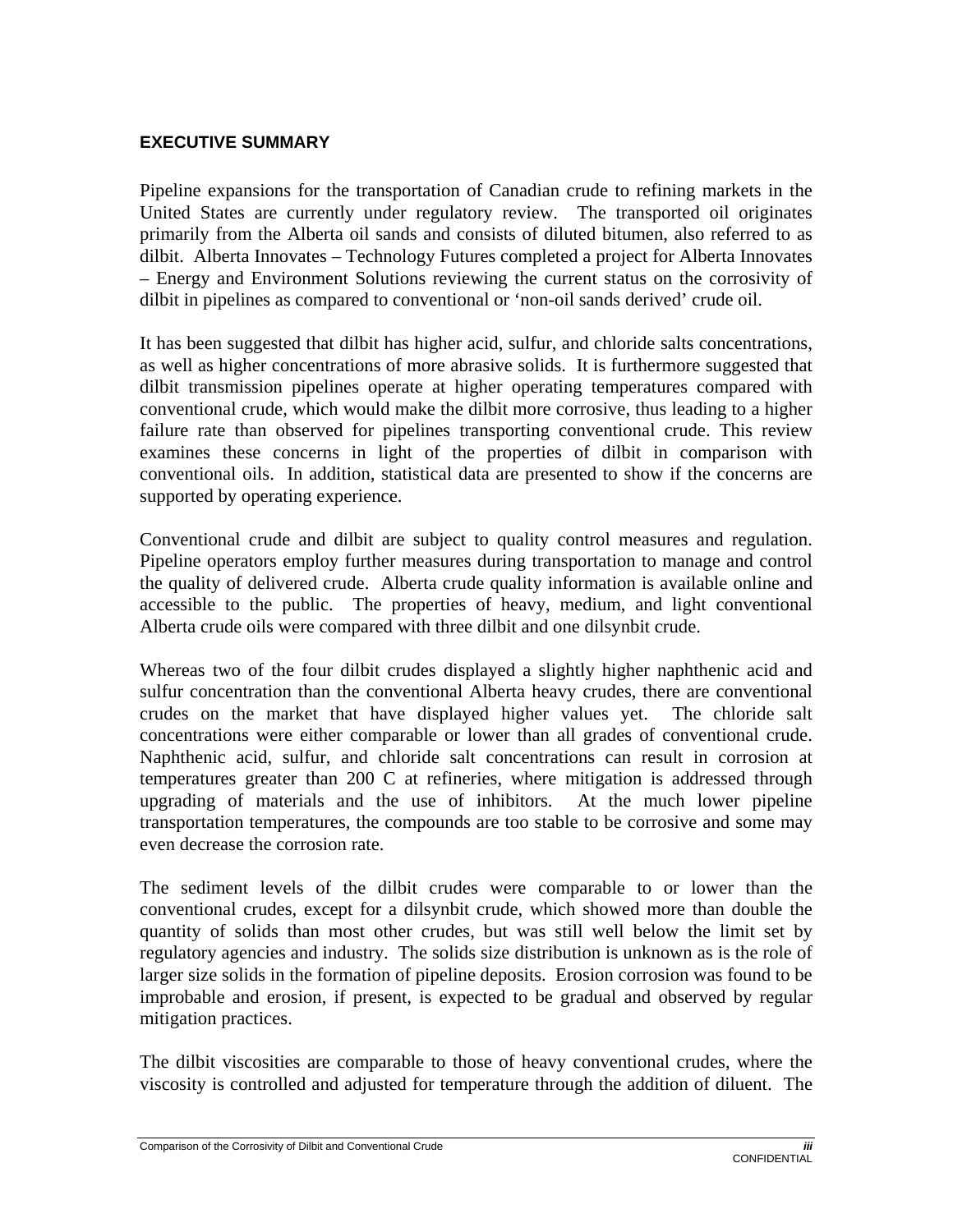resulting dilbit viscosity supports acceptable operating temperatures, which will be monitored at and downstream of the pumping stations.

Adjustment of the Alberta and U.S. pipeline failure statistics to compare similar crude oil pipeline systems on an equivalent basis indicated that the Alberta systems (with a large percentage of dilbit lines) experienced comparable internal corrosion failure rates than the U.S. systems (predominantly conventional crude lines).

Pipeline steel wet by oil does not corrode. The basic sediment and water (BS&W) content of crude oil transmission pipelines is limited to 0.5 volume percent. This water is primarily present as a stable emulsion, maintaining an oil wet pipe, protected from corrosion. Pitting corrosion has been observed underneath sludge deposits. These deposits are a mix of sand and clay particles, water, and oil products. The corrosivity of these sludges varies but seems to be linked to water content, which can exceed 10%, and large bacterial populations. The sludge deposition mechanism and the contributions of each of its components to its corrosivity are not clear. Sludge deposition and similar underdeposit corrosion is not unique to dilbit lines and also has been observed in pipelines transporting conventional crudes.

This review has indicated that the characteristics of dilbit are not unique and are comparable to conventional crude oils. Additional work is recommended in areas of sludge formation, deposition, and underdeposit corrosion. It is further recommended to expand the current crude oil property database to include downstream qualities, as well as information on  $H_2S$  concentration, asphaltene and water content, and viscosity. Finally, it is recommended that better statistics be made publicly available with separate information on dilbit and conventional crude oil pipelines as well as for upstream gathering lines and transmission pipelines.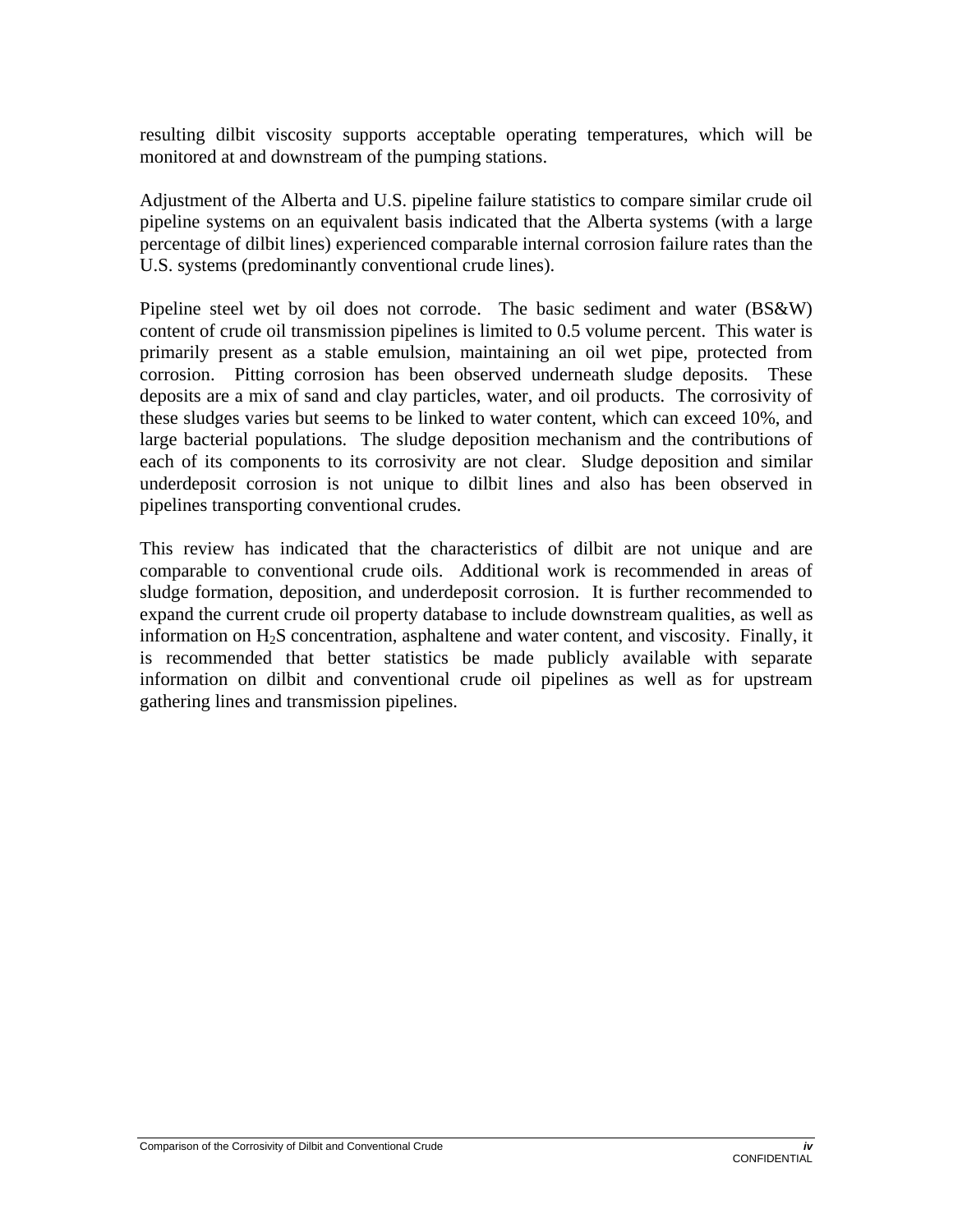# **TABLE OF CONTENTS**

| Notice | <b>Executive Summary</b>                                                                                                                  | jj.<br>iii |  |
|--------|-------------------------------------------------------------------------------------------------------------------------------------------|------------|--|
| 1.0    |                                                                                                                                           |            |  |
| 2.0    |                                                                                                                                           |            |  |
| 3.0    |                                                                                                                                           |            |  |
| 4.0    |                                                                                                                                           |            |  |
| 5.0    | DILBIT AND CONVENTIONAL CRUDE OIL PROPERTIES  14                                                                                          |            |  |
|        | Naphthenic acids<br>5.1                                                                                                                   | 14         |  |
|        | Sulphur content<br>5.2                                                                                                                    | 14         |  |
|        | 5.3<br>Chlorides                                                                                                                          | 15         |  |
|        | 5.4<br>Sediments                                                                                                                          | 15         |  |
|        | API gravity and viscosity<br>5.5                                                                                                          | 16         |  |
|        | Other properties for consideration<br>5.6                                                                                                 | 16         |  |
|        | 5.6.1 Heavy metals: nickel and vanadium                                                                                                   | 17         |  |
|        | 5.6.2 Total C4s and C5s                                                                                                                   | 17         |  |
|        | 5.6.3 Total MCR                                                                                                                           | 17         |  |
|        |                                                                                                                                           |            |  |
| 6.0    | <b>INTERNAL PIPELINE CORROSION IN WATER-WET CONDITIONS  17</b>                                                                            |            |  |
| 7.0    | <b>INTERNAL CORROSION OF DILBIT TRANSMISSION PIPELINES  18</b>                                                                            |            |  |
|        | 7.1<br>Presence of Water                                                                                                                  | 19         |  |
|        | 7.2 Asphaltenes                                                                                                                           | 19         |  |
|        | 7.3 Emulsified water droplets                                                                                                             | 20         |  |
|        | 7.4 Pipeline sediment and sludge formation                                                                                                | 21         |  |
|        | Underdeposit corrosion<br>7.5                                                                                                             | 21         |  |
|        | 7.6 Erosion and Erosion Corrosion                                                                                                         | 23         |  |
| 8.0    |                                                                                                                                           | 23         |  |
|        |                                                                                                                                           |            |  |
|        | The effect of temperature on the internal corrosion rate<br>8.1<br>The effect of temperature on external stress corrosion cracking<br>8.2 | 23<br>24   |  |
| 9.0    |                                                                                                                                           |            |  |
|        |                                                                                                                                           |            |  |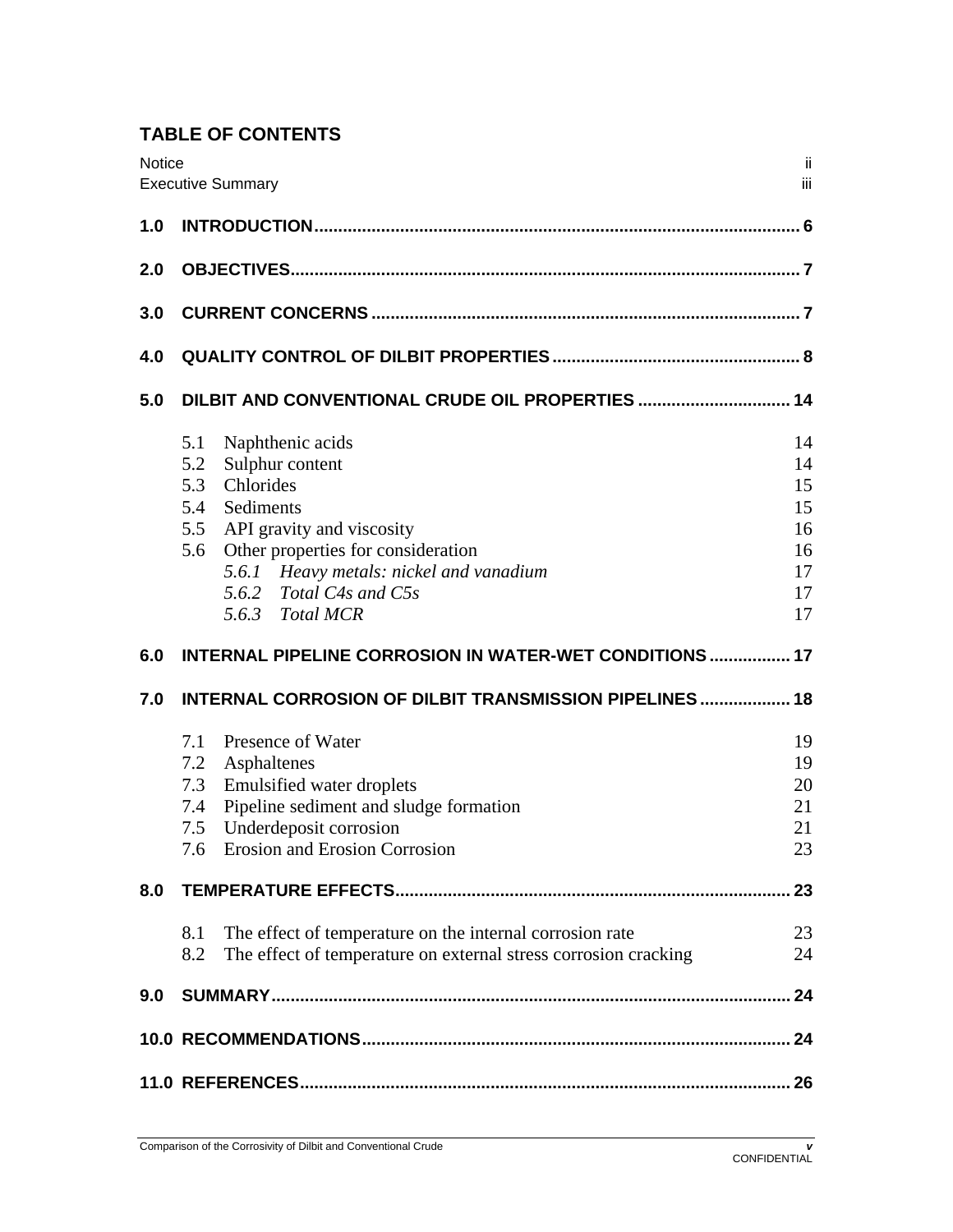## **1.0 INTRODUCTION**

TransCanada Pipeline's (TCPL's) \$13 billion Keystone pipeline system will provide a secure and growing supply of Canadian crude oil to the largest refining markets in the Unites States. The second Phase of this project has been completed in February 2011, enabling the transport of 591,000 barrels of oil per day from Hardesty, Alberta to Cushing, Oklahoma, and Patoka, Illinois. Phases III and IV will increase the pipeline's capacity to 1.3 million barrels of oil per day to major refineries in the Houston area. These latter two phases are under regulatory review. The transported oil primarily originates from the oil sands. Crude or bitumen obtained from the oil sands is too viscous to transport by pipeline and needs to be diluted with diluent, hence the name 'dilbit.' In the context of this report, conventional oil refers to 'non-oil sands derived' crude oil.

The same month that TCPL completed Phase II of the Keystone pipeline system, a report was issued by a group of environmental action groups on Tar Sands Pipeline Safety Risks [1]. The report contains many damaging statements to the use of dilbit, most notably that "diluted bitumen is more corrosive than conventional or crude products and is more likely to result in pipeline failures," and that "Alberta pipelines have had a higher failure rate than similar U.S. pipelines due to leaks caused by internal corrosion from transportation of diluted bitumen (dilbit)." The ERCB responded within hours of the release of the report and twice on the same day with news releases responding to 'falsehood' of the report's statements [2].

Environmental groups opposed to the pipelines continue to find material to fuel their concerns: the more than 800,000 gallons of oil spilled into the Kalamazoo River in Michigan last year came from the Cold Lake oil sands region, and the Exxon Mobil spill of 42,000 barrels of oil in the Yellowstone River may have contained dilbit. Protestors against the Keystone pipeline are gathering in demonstrations across North America leading to mass arrests and drawing widespread attention.

The arguments of these environmental groups don't go unheard with congressmen and other government officials, who have iterated reported statements and concerns [3]. The United States Department of States (DOS) has spent the last three years in review with the industry, scientific community, and other interest parties (including numerous public meetings), evaluating the purpose and need for the Project (pipeline), alternatives, and the associated potential environmental impacts. The result was issued on August 26, 2011 in a Final Environmental Impact Statement (FEIS), a comprehensive, detailed volume of work that is available to the public [4]. Public hearings were held and online comments were accepted.

The US Department of Transportation's (DOT) Pipeline and Hazardous Materials Safety Administration (PHMSA) administers the national regulatory program to ensure the safe transportation of hazardous materials by pipeline. In February 2011, PHMSA issued 57 Project-specific Special Conditions above and beyond the requirements of the pipeline code for the Keystone pipeline [Appendix U, 4]. In a news release on August 26, TCPL stated that they are pleased with the FEIS, which reaffirmed the environmental integrity of the project and concluded that oil sands derived crude oil does not have unique characteristics that would suggest the potential of higher corrosion rates during pipeline transportation. The company noted that incorporation of the 57 Special Conditions would result in a pipeline with a greater degree of safety than typical domestic pipelines.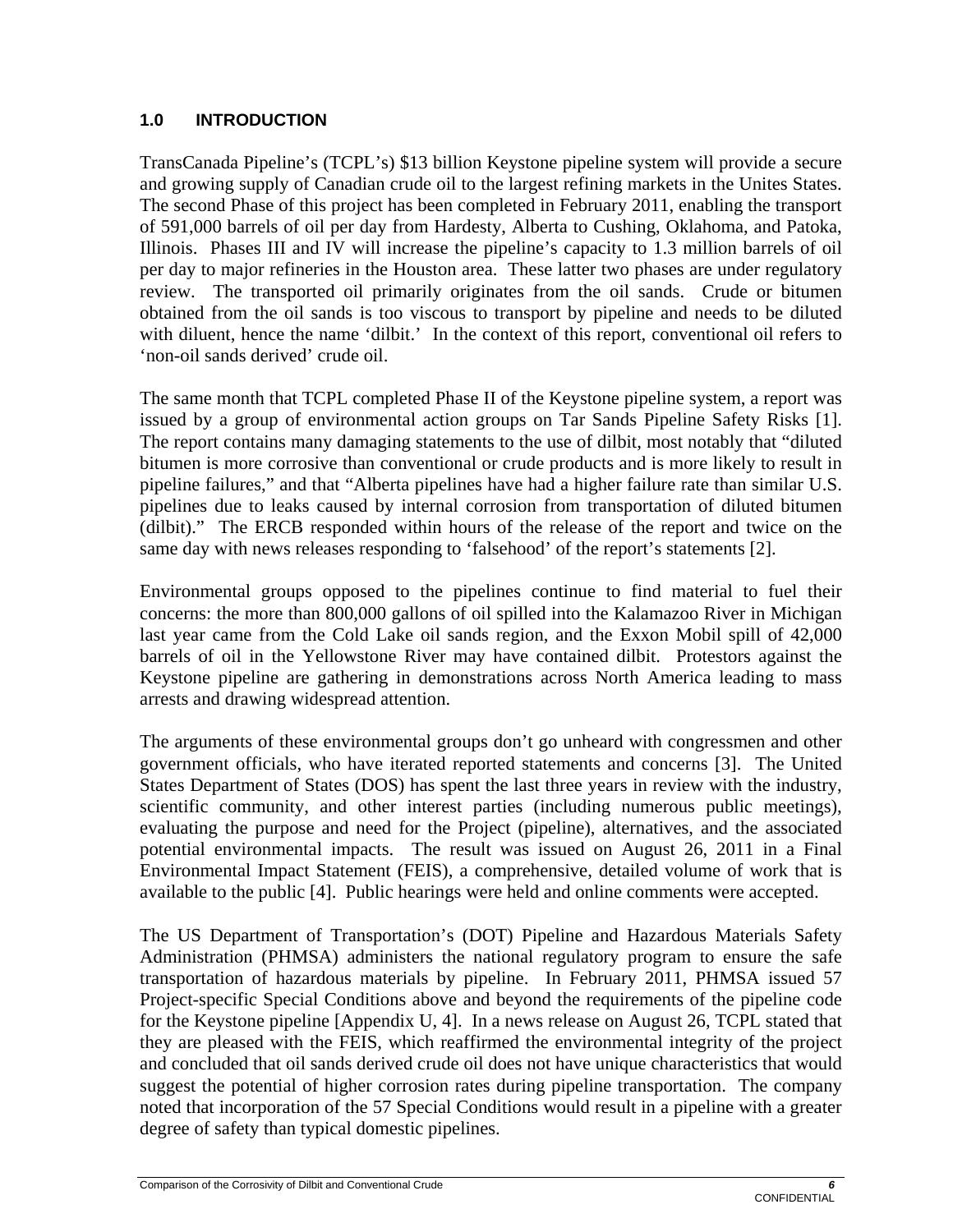Despite the review completed by the US DOS, there still exists confusion with regard to the corrosivity of dilbit versus that of conventional oil. The 57 Special Conditions are not sufficient according to the environmental groups opposed to the pipelines. Alberta Energy Minister Ron Liepert considers it a challenge of combating emotion with facts, and assures that the facts could be obtained without too much difficulty [5]. Concerns continue to surface in the media [6] and in the face of few factual studies and a strong confidence in the ERCB tracking statistics that dilbit is not more corrosive than conventional oil, corrosivity claims continue to be used as fuel by certain environmental groups. The current work will review the current status of information and concerns regarding the corrosivity of dilbit in pipeline transportation as compared to conventional crude oil. The focus of this work will be on transmission or transportation pipelines that transport oil over large distances to delivery points such as refineries and are subject to tariff quality specifications that include a limitation on the total amount of allowable sediment and water of 0.5 percent by volume. The Keystone pipeline is such a pipeline.

## **2.0 OBJECTIVES**

To provide a confidential report including:

- Summary of the current concerns
- Status review on the corrosivity of dilbit in pipeline transportation as compared to conventional oil and
- Description and analysis of the current scientific information, assessing the validity of the concerns, identifying significant gaps, and recommending follow-up studies.

## **3.0 CURRENT CONCERNS**

The Natural Resources Defense Council [1] has done an excellent job in summarizing the concerns presented by interest groups regarding the corrosivity of dilbit as compared to conventional crude oil and many of the same concerns have been expressed in other conversations and publications. The following is a summary of claims with regard to dilbit corrosivity [1] and include a few corrosion concerns from comments to the FEIS [4].

It has been suggested that dilbit may be more corrosive to pipeline systems than conventional crude and the following claims have been made:

- Claim #1: Dilbit contains fifteen to twenty times higher corrosive acid concentrations than conventional crude oil [1].
- Claim #2: Dilbit contains five to ten times as much sulfur as conventional crudes; the additional sulfur can lead to the weakening or embrittlement of pipelines [1].
- Claim #3: Dilbit has a high concentration of chloride salts, which can lead to chloride stress corrosion cracking in high temperature pipelines [1].
- Claim #4: Oil sands crude contains higher quantities of abrasive quartz sand particles than conventional crude, which can erode the pipelines [1].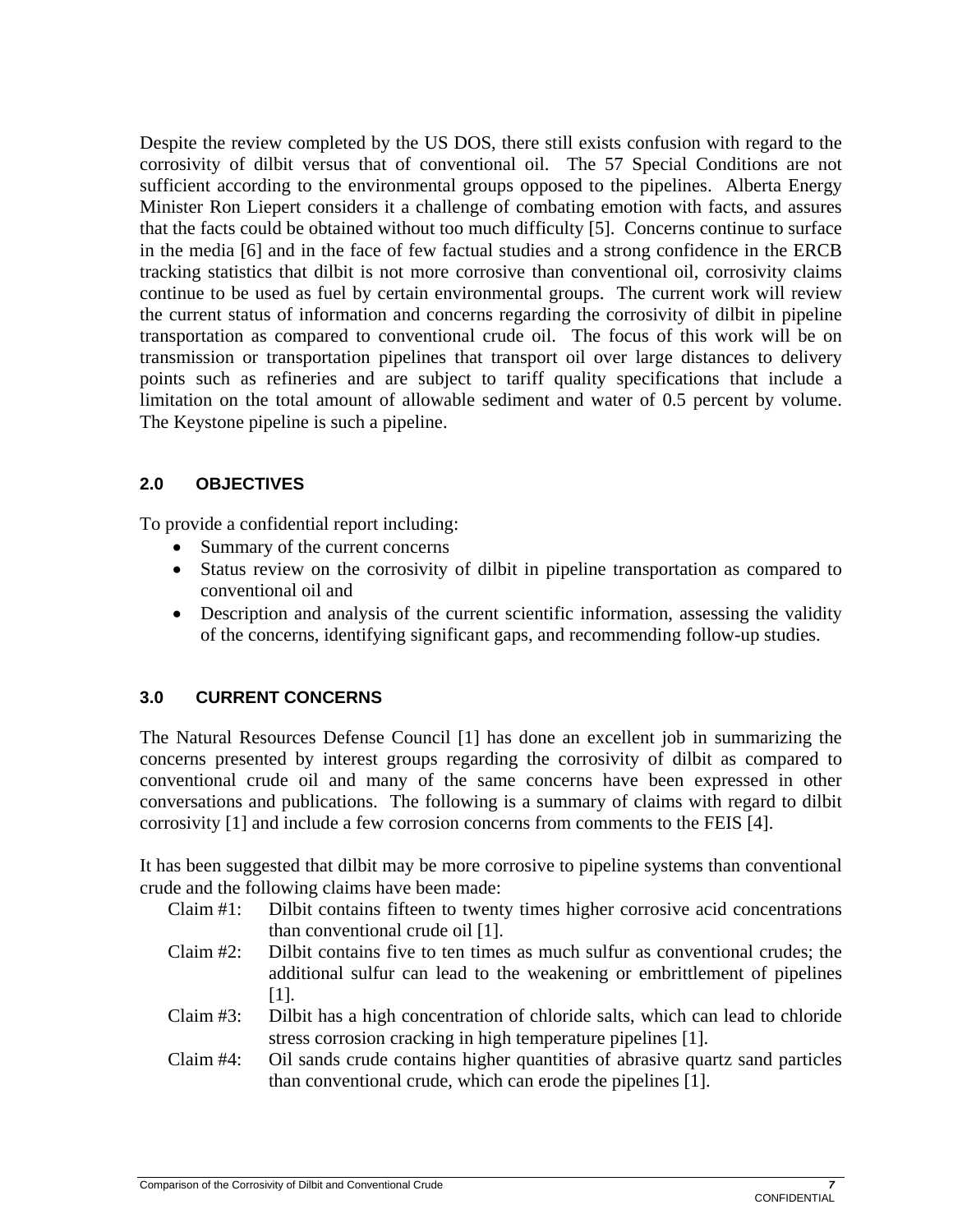- Claim #5: It has been suggested that dilbit could be up to seventy times more viscous than conventional crude oil. It has been claimed that the increase in viscosity creates higher temperatures as a result of friction [1].
- Claim #6: The Alberta pipeline system has had approximately sixteen times as many spills due to internal corrosion than the U.S. system, indicating that the dilbit is much more corrosive than the conventional oil that is primarily flowing through U.S. lines [1].
- Claim #7: An increased risk of internal corrosion may be related to the sediment composition of dilbits and specific sediment characteristics, including particle hardness and size distribution [4].
- Claim #8: A combination of chemical corrosion and physical abrasion can dramatically increase the rate of pipeline deterioration [1].
- Claim #9: As a result of the high viscosity of dilbit, pipelines operate at temperatures up to 158 F, whereas conventional crude pipelines generally run at ambient temperatures. The high temperature would significantly increase the corrosion rate which doubles with every 20 degree Fahrenheit increase in temperature [1].
- Claim #10: Dilbit pipelines may be subject to a higher incidence of external stress corrosion cracking [4].

These claims will be examined in light of the properties of dilbit in comparison with conventional oils. In addition, statistical data are presented to show if the concerns are supported by operating experience.

# **4.0 QUALITY CONTROL OF DILBIT PROPERTIES**

Any discussion on the different risks and hazards of the transportation of dilbit versus that of conventional crude should start with a consideration of the differences in properties of the oils that enter the transmission pipeline system and how these properties are controlled and managed by the industry using regulatory and industrial quality assurance guidelines.

The Canadian Association of Petroleum Producers (CAPP) has established a crude oil committee to work with regulated segments of the industry such as transportation, storage, and market access. Crude oil quality subcommittees address specific crude quality issues and issues inherent in refining and shipping these crudes. Priorities that are addressed on an ongoing basis include [14]:

- management of oil quality issues to ensure maximum value amid growing crude oil types and blends, specifically,
	- o condensate quality specifications and quality recommendations
	- o new crude approvals process
	- o quality test method improvements

One significant effort pertains to the definition of quality specifications of the condensate stream managed by Enbridge, also referred to as CRW [7]. This condensate stream consists of field condensates, ultra-light sweet crudes, and refinery and upgrader naptha streams from several supply sources. Historically, this condensate commodity was sold to downstream refiners. Currently, its main use is as diluent for Canadian heavy crude. Dilbit uses typically ~25% of condensate, where companies use their own supply sources of light hydrocarbons or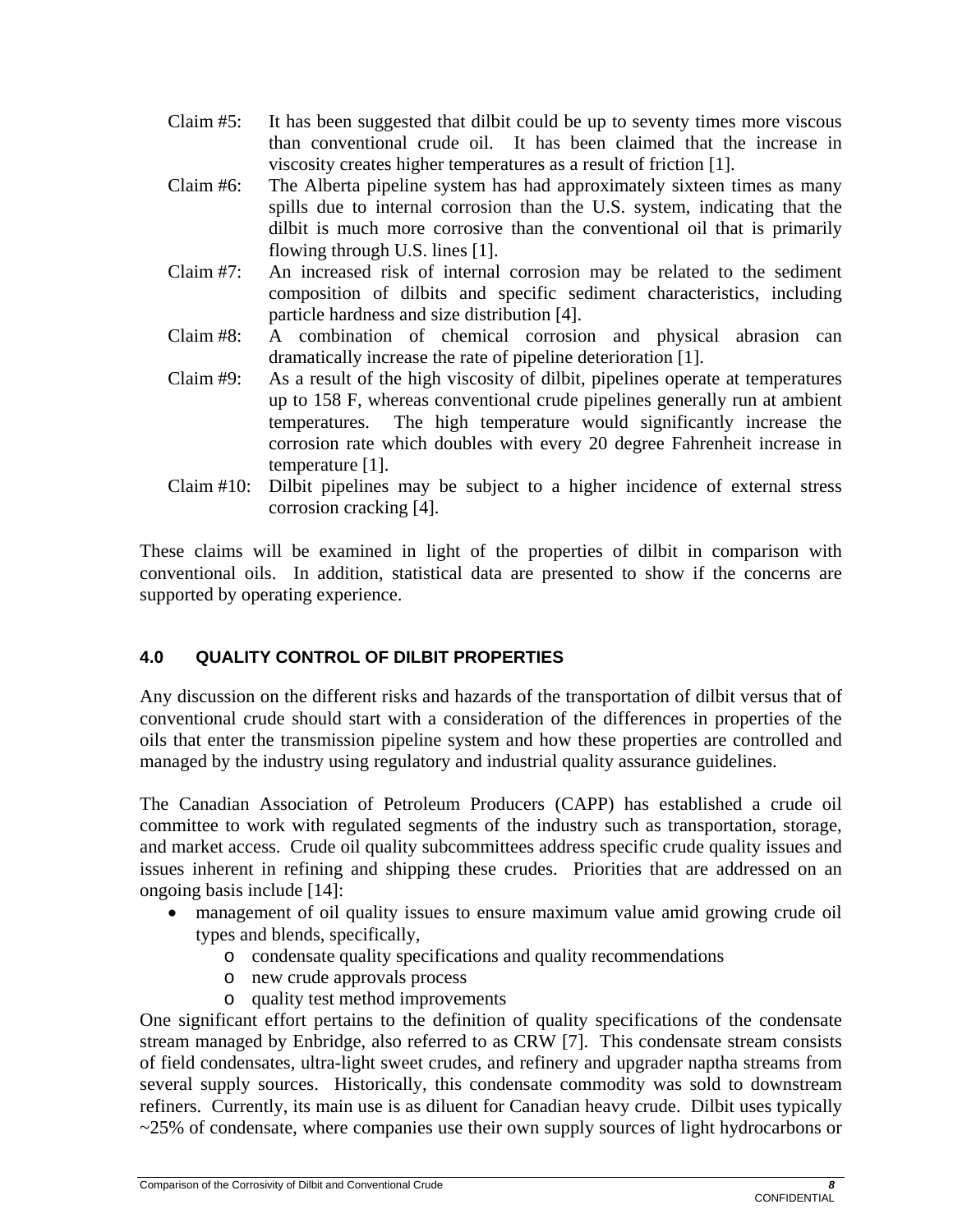purchase CRW. Establishment of a CRW criteria document provides a guideline for new streams that are proposed to be blended with the CRW stream and ensures that the CRW pool characteristics remain acceptable for the use as diluent. Quality specifications include minimum and/or maximum levels, a referee test method and test frequency, as well as comments on enforcement measures to be taken [8].

Crude Quality Inc. (CQI) is a private company in Edmonton with a mandate "to produce, provide, and manage crude quality information that increases the productivity of our customers and the petroleum industry" [9]. CQI's crude quality measurement and management system is supported by Canadian producer associations, Alberta/Canadian and US government departments, including the Energy Resources Conservation Board (ERCB), and Canadian and US technical organizations. CQI maintains a website with available data for most western Canadian crude oils, including conventional crudes as well as dilbit and other nonconventional grades and blends [10]. The site was established to enhance communication of data on the quality and quality issues of western Canadian crudes. Figure 1 summarizes some of the data in a series of graphs (see also Table 1). These are the properties of the crude oils entering the transmission pipeline system to be delivered to the refineries, after the addition of diluent in case of the dilbits. Enbridge has additional crude oil characteristics on their website [11]. Petroleum quality specifications of crude permitted in the pipeline system is further defined in National Energy Board (NEB) and Federal Energy Regulatory Commission (FERC) regulatory documents outlined in pipeline Tariffs (e.g. [12], [13], and [14]).

The above illustrates that conventional crude or dilbit is not transported indiscriminately without quality control measures and regulation. Work is ongoing continuously to improve overall quality control and product quality, primarily considering the effects on refining of the product.

The majority of pipelines are used for batches of different categories of crude. The pipeline operators are responsible for managing and controlling the quality of delivered crude and a number of measures are applied, including [15, 16]:

- 1. The use of turbulent flow, which minimizes the mixing area between batches. In laminar flow, the flow velocity near the pipe wall is much smaller than the velocity in the center of the pipe, which results in a relatively large mixing zone when one crude is followed by a different crude. The flow velocity is more even throughout the pipe cross-section in the case of turbulent flow, decreasing the subsequent mixing zone between different crudes.
- 2. The establishment of a crude ranking order, which serves as a guideline when changing crudes (e.g. a Medium Crude may be followed by a Medium Sour Crude, but not by a Heavy Crude).
- 3. The use of buffers at the front and the back of the batch to prevent mixing with the preceding batch or the following batch when the crude contains components that are undesirable by the refineries. In some instances, interface pigs can be used, but some contamination can occur at the pump and pig trap locations.
- 4. Maximization of batch size will minimize contamination from the mixing zones.
- 5. Minimization of start/stop operations.
- 6. Minimization of contamination in tanks from receipt to delivery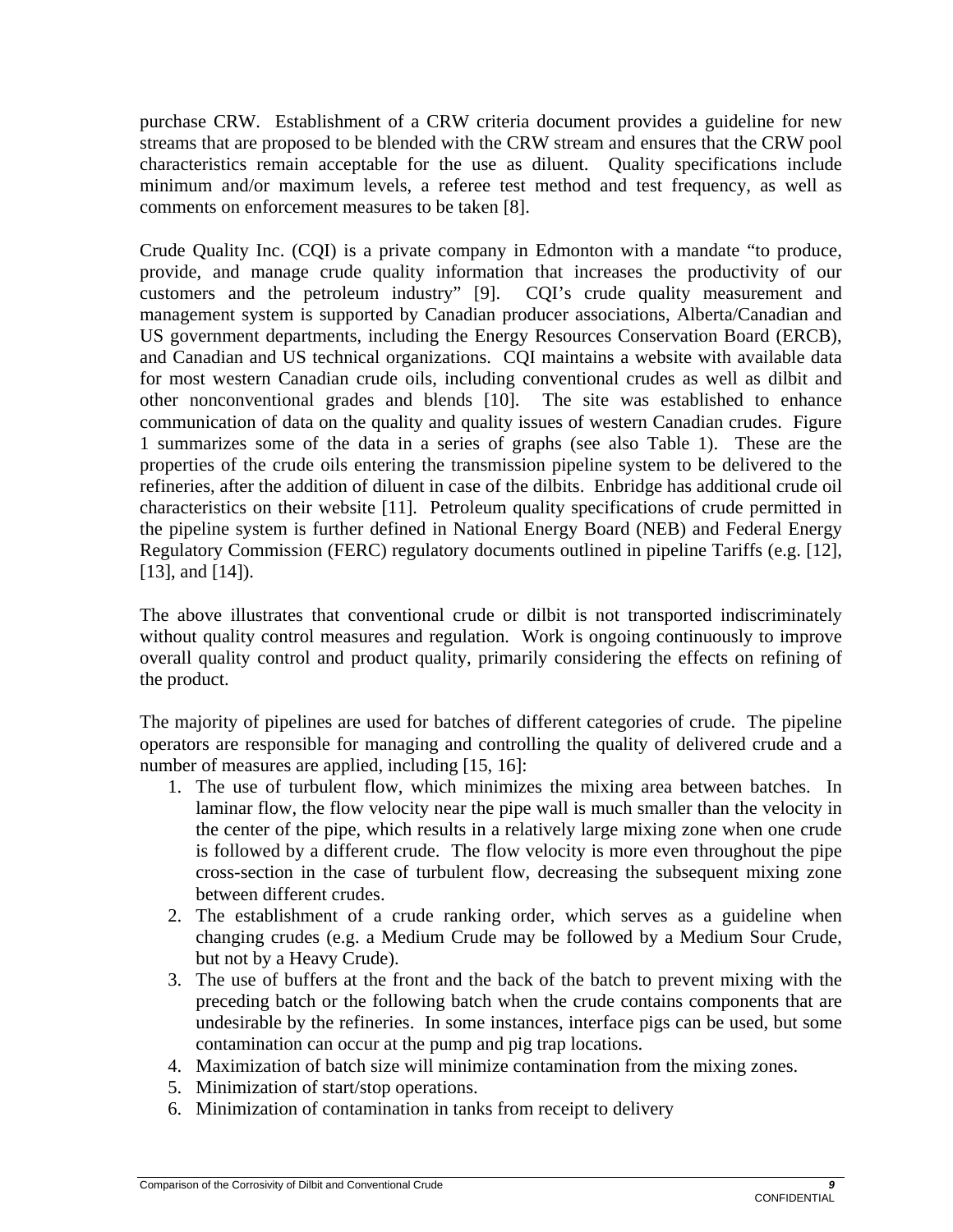Although the operator will make an effort to deliver the same type of crude as received, the operator is not obligated to deliver the identical crude [12, 13, 14]. Changes in density, specification, quality and characteristics as a result of the transportation in the pipeline system are acknowledged. Unfortunately, crude quality information of the received oil product is not currently readily available. CQI is currently working with industry partners on the development of a downstream quality database for direct comparison with the upstream qualities with the goal to provide financial incentives for consistency and rateability [9]. The transparency offered by the information of crude oil quality databases on both the shipped and delivered product will be of tremendous assistance in communications between industry and the public.

| Crude                           | <b>Type of Crude and</b><br><b>Designation Used in</b><br>Figure 1 |
|---------------------------------|--------------------------------------------------------------------|
| <b>Bow River North</b>          | Heavy Sour A                                                       |
| <b>Bow River South</b>          | Heavy Sour B                                                       |
| Lloyd Blend                     | Heavy Sour C                                                       |
| Fosterton                       | Heavy Sour D                                                       |
| Lloyd Kerrobert                 | Heavy Sour E                                                       |
| Midale                          | Medium Sour A                                                      |
| <b>Mixed Sour Blend</b>         | Medium Sour B                                                      |
| Sour High Edmonton              | Medium Sour C                                                      |
| Sour Light Edmonton             | Light Sour A                                                       |
| Light Sour Blend                | Light Sour B                                                       |
| Mixed Sweet Blend<br>Crude      | Light Sweet A                                                      |
| Access Western Blend            | Dilbit A                                                           |
| Cold Lake                       | Dilbit B                                                           |
| Seal Heavy                      | Dilbit C                                                           |
| Albian Heavy Synthetic<br>Crude | Dilsynbit A                                                        |

Table 1 Crude Designation Used in Figure 1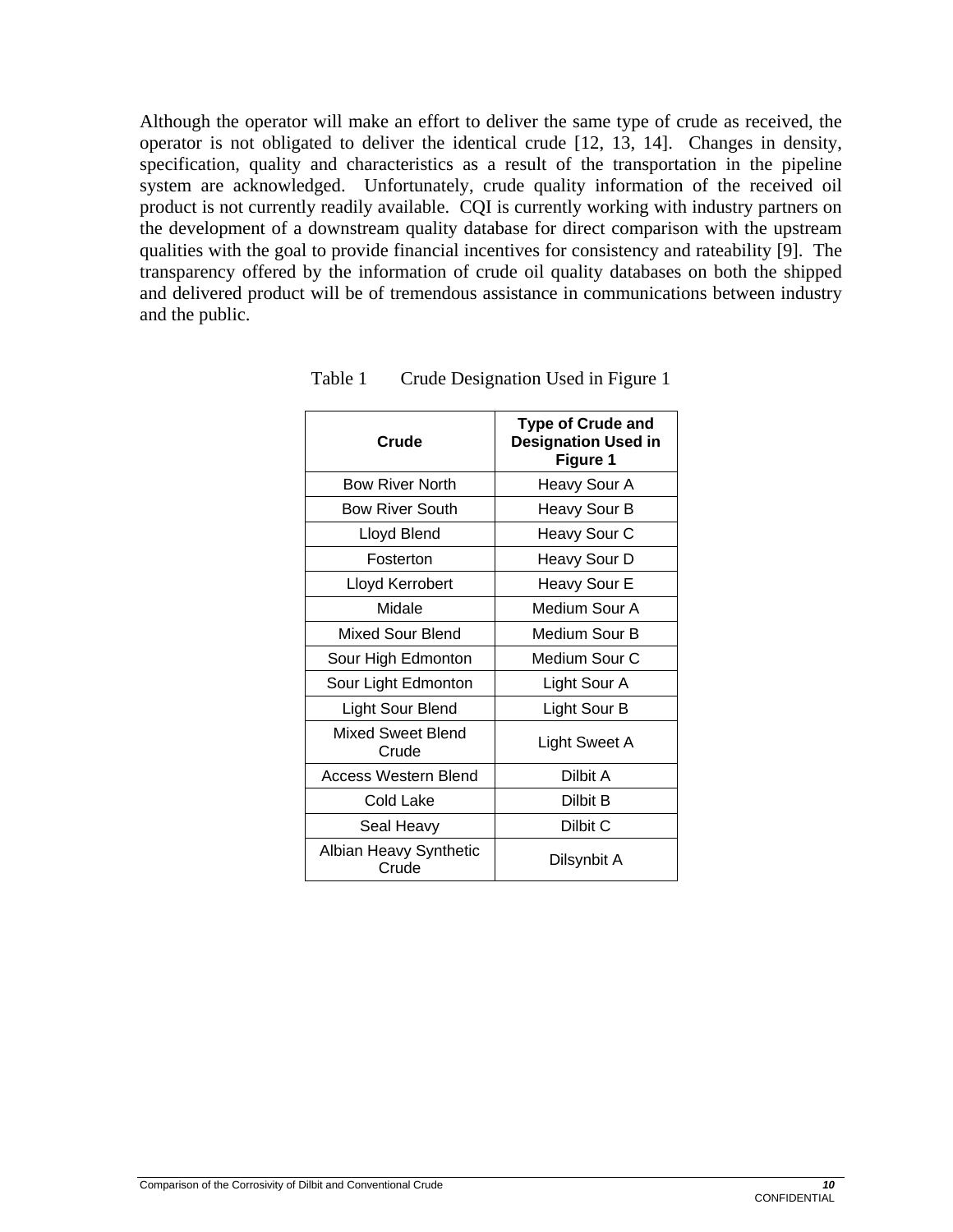

Figure 1a Properties of various conventional crudes and dilbits in Western Alberta illustrating acidity and sulphur contents. The data were obtained from Crude Quality Inc.'s website crudemonitor.ca [10]. Error bars represent the standard deviation over five years of data.



Figure 1b Properties of various conventional crudes and dilbits in Western Alberta illustrating the content of sediments and chloride salts. The data were obtained from Crude Quality Inc.'s website crudemonitor.ca [10]. Error bars represent the standard deviation over five years of data.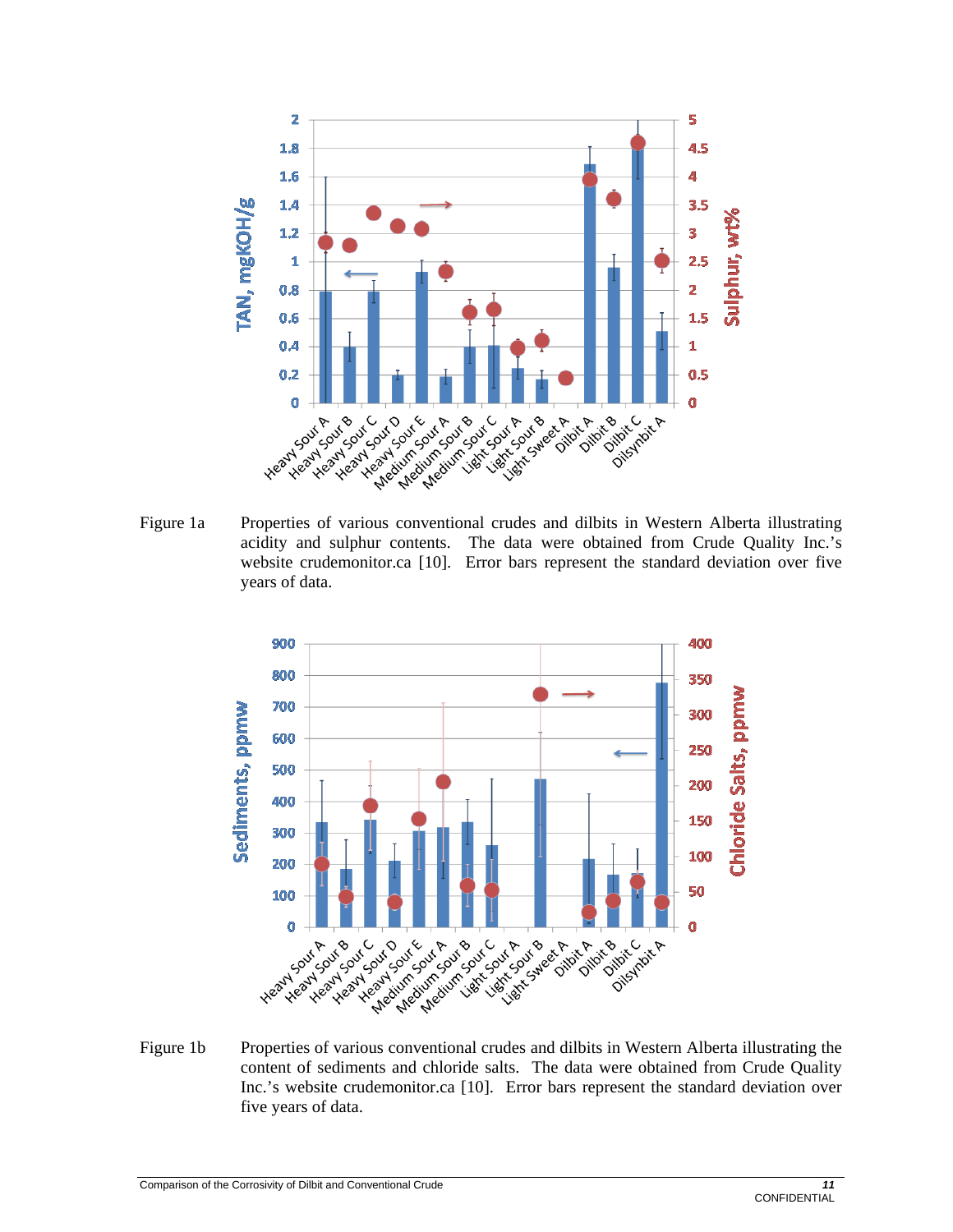

degree of API gravity and viscosity (after ref [11]). The API gravity data were obtained from Crude Quality Inc.'s website crudemonitor.ca [10]. Error bars represent the standard deviation over five years of data. One representative set of viscosity data is plotted.



Figure 1d The gravity-viscosity relationship of conventional crude oils (after ref [17]).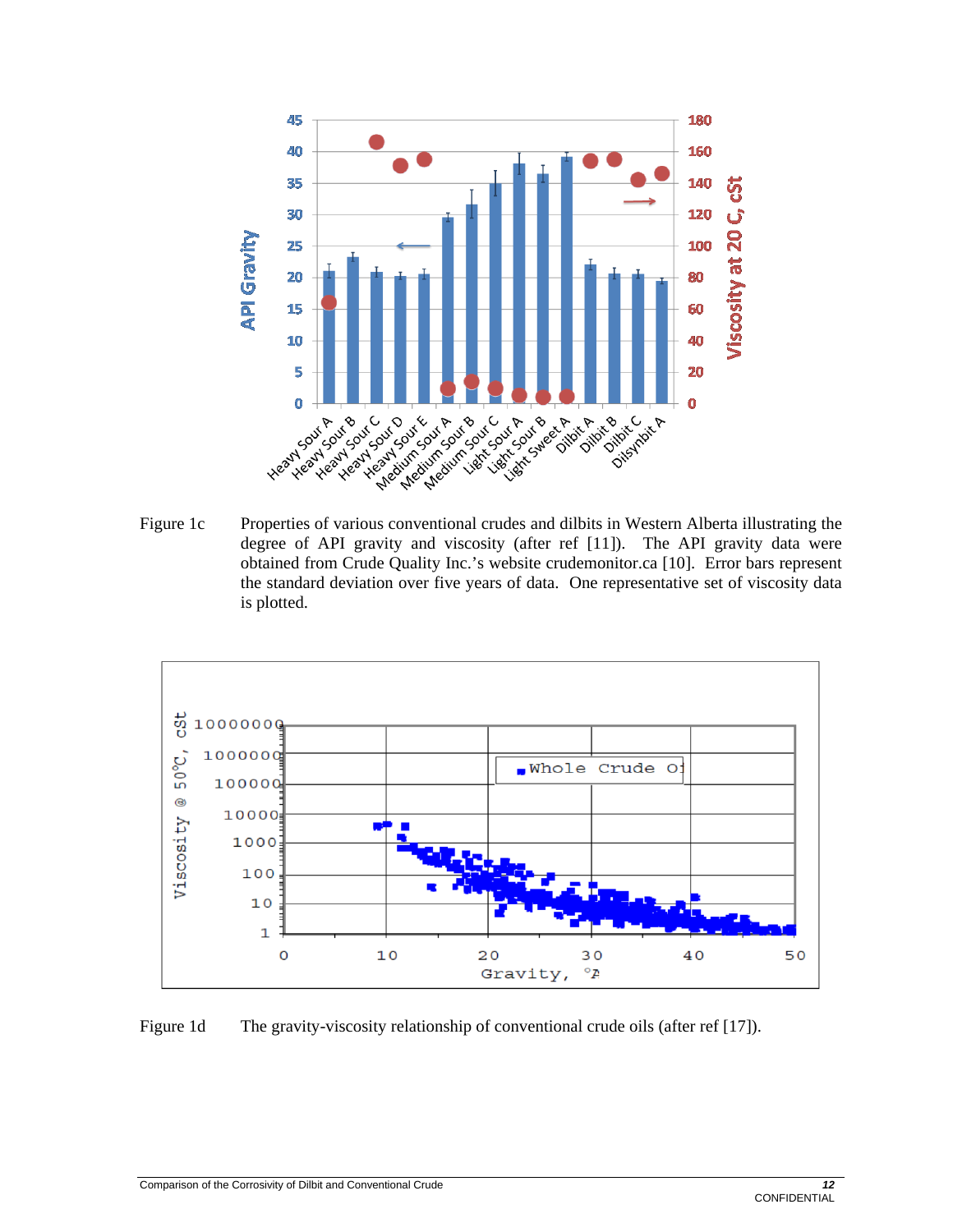

heavy metal concentrations. The data for were obtained from Crude Quality Inc.'s website crudemonitor.ca [10]. Error bars represent the standard deviation over five years of data.



Figure 1f Properties of various conventional crudes and dilbits in Western Alberta illustrating fractions of light carbons and Micro Carbon Residue (MCR). The data were obtained from Crude Quality Inc.'s website crudemonitor.ca [10]. Error bars represent the standard deviation over five years of data.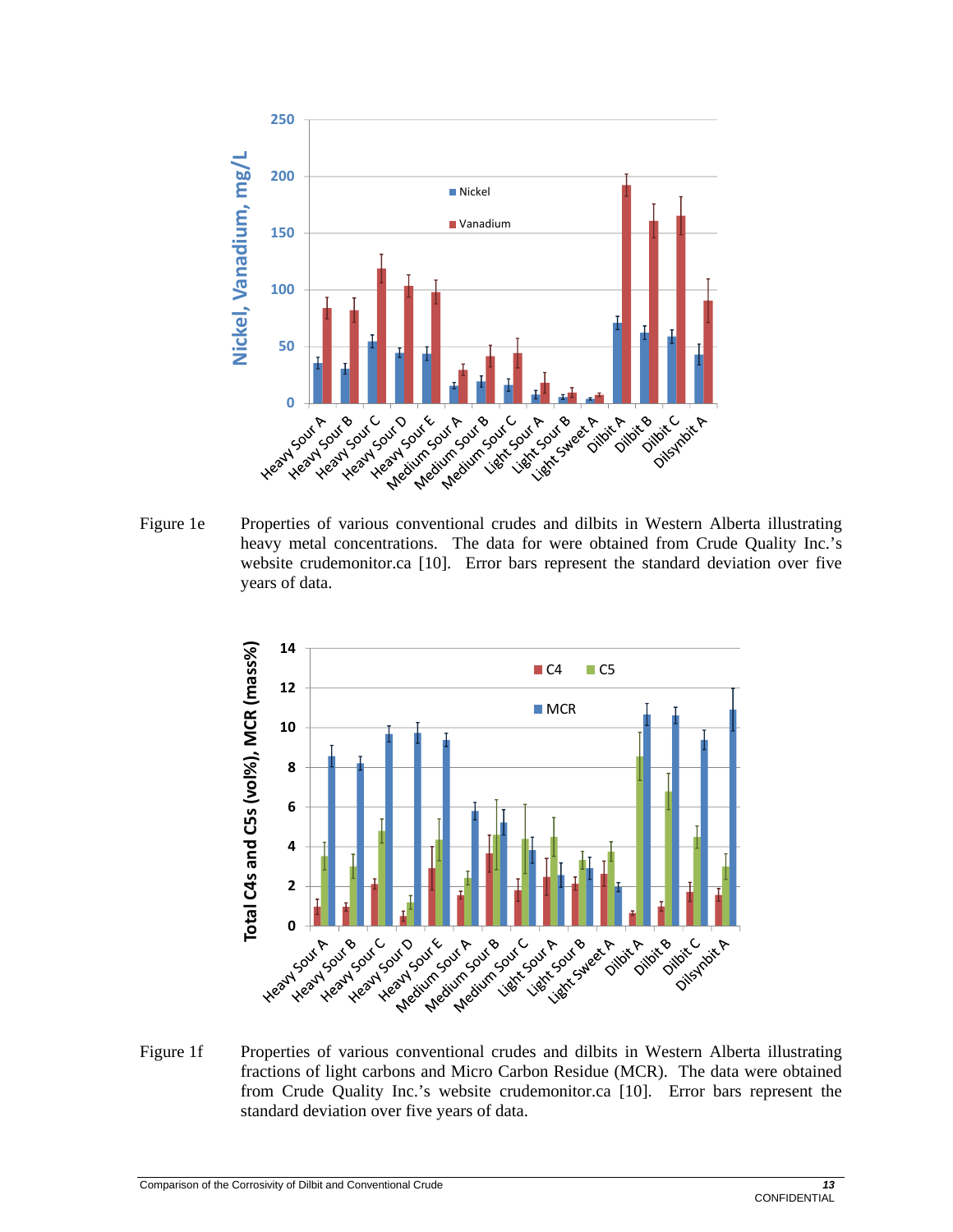## **5.0 DILBIT AND CONVENTIONAL CRUDE OIL PROPERTIES**

With quality control measures in place, the properties of crudes entering the pipeline will be within defined boundaries. Yet, differences can be observed across the different crudes as well as within each crude category. Figure 1 displays data obtained from the Crude Monitor [10], where the plotted data are averages over periods of approximately five years. Error bars indicate the standard deviation. Data is presented for five different conventional heavy sour crudes, three conventional medium sour crudes, two conventional light sour crudes, one conventional light sweet crude, three dilbit crudes and one dilsynbit crude. Whereas dilbit can also refer to heavy conventional crudes that have been diluted with diluent or diluted crudes obtained by other means e.g. enhanced oil recovery, the dilbits in Figure 1 refer to oil sands crudes, where dilbit A is obtained from steam assisted gravity drainage (SAGD) processes and dilbits B and C from cyclic steam stimulation (CSS). Oil sands crude obtained from mining operations were either upgraded or blended with other crudes. For this reason, dilsynbit A has been added, which originates from mining operations, but is partially upgraded.

## **5.1 Naphthenic acids**

## **Claim #1: Dilbit contains fifteen to twenty times higher corrosive acid concentrations than conventional crude oil [1].**

Under refinery conditions and temperatures, naphthenic acids compounds can be corrosive. Naphthenic acids are a group of organic acids measured in terms of a total acid number (TAN), which is obtained by titration of the oil with KOH. TAN numbers have, therefore the units of mg KOH/g. Crude oils with TAN values greater than 0.5 are generally considered corrosive. However, recent work has indicated that not all naphthenic acids are equally corrosive and the acid groups attached to large hydrocarbon molecules found in heavy crudes and dilbits are more stable and less corrosive [19, 20, 21, 22]. Consequently, the TAN number is not necessarily reflective of the corrosivity of crude at elevated temperatures.

Figure 1a indicates a higher TAN for dilbits A and C, whereas dilbit B and dilsynbit A are comparable to the conventional heavy sour crudes. Research is continuing into the effects of these parameters at refineries, where upgrading of materials and the use of inhibitors can be used to mitigate any increase in corrosivity [19]. However, the acids are too stable to be corrosive under transmission pipeline temperatures. On the contrary, long chain organic acids have been found to decrease the corrosion rate at room temperature [23]. Furthermore, a number of Californian crudes have TAN numbers up to 3.2, and these crudes have been produced and transported by pipeline throughout California for many years [24].

## **5.2 Sulphur content**

## **Claim #2: Dilbit contains five to ten times as much sulfur as conventional crudes; the additional sulfur can lead to the weakening or embrittlement of pipelines [1].**

Under refinery conditions and temperatures, organic sulphur compounds can be corrosive. A wide variety of sulphur compounds are present in crude oil, which, when heated, will be released as corrosive hydrogen sulphide. The release of hydrogen sulphide again depends on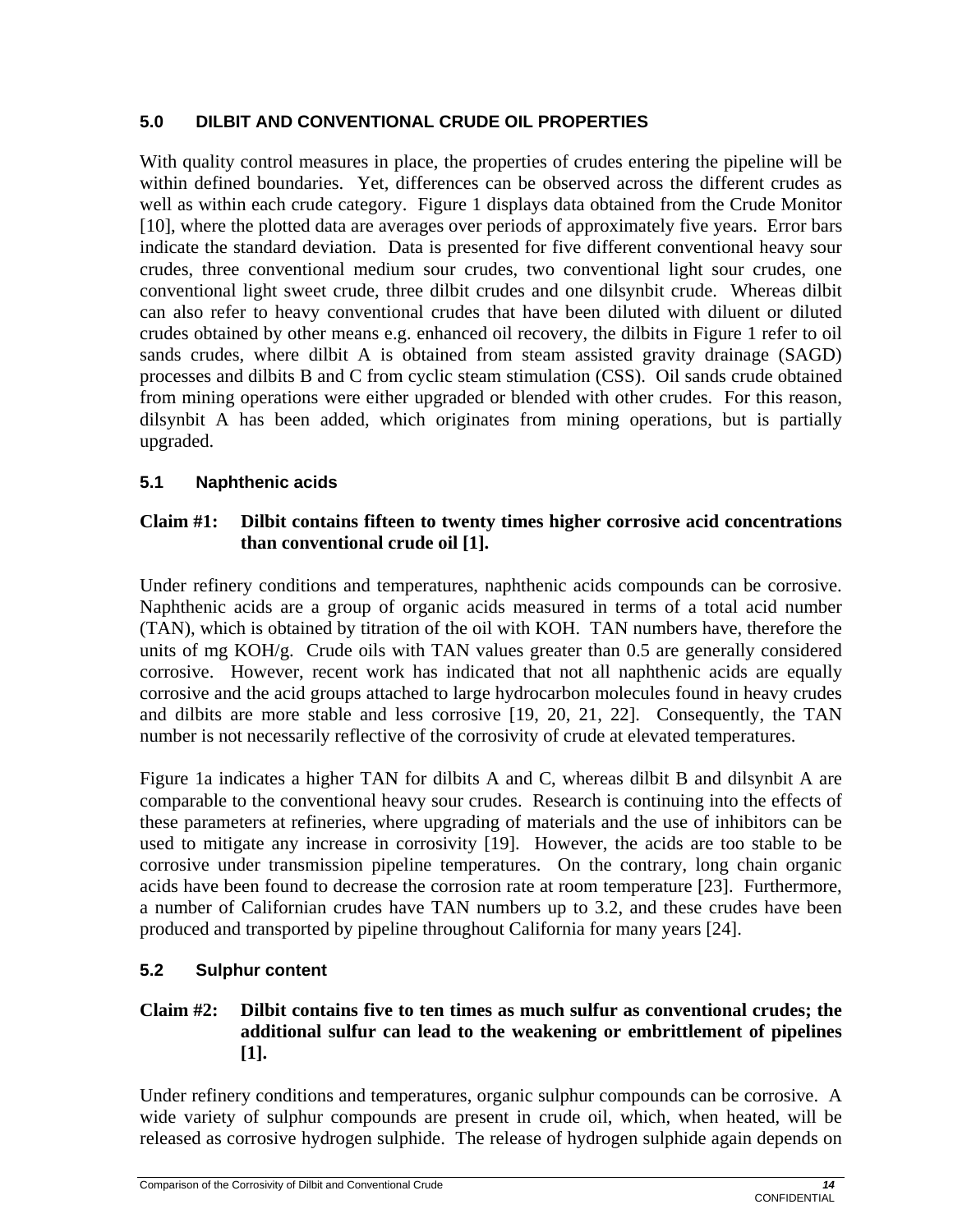the stability of the organic sulphur compound, and high temperatures between 220 and 400 C are required. With a wide variety of sulphur compounds and stabilities, the sulphur content of crude is also not a good measure of the corrosivity of crude at refinery conditions [22].

Similar to the TAN numbers, Figure 1a indicates a higher sulphur concentration for dilbits A and C, whereas dilbit B and dilsynbit A are comparable to the conventional heavy sour crudes. Under transmission pipeline temperatures, organic sulphur compounds are too stable to be corrosive. At room temperature, sulphur containing compounds were found to have no effect or resulted in a decrease in the corrosion rate [23].

The sulphur content does not correlate to the hydrogen sulfide content, which is not typically reported. As an example, two Mexican crudes with sulfur contents of 3.4% and 0.9% contained 100 ppm and 116 ppm of H<sub>2</sub>S, respectively [4]. Small concentrations of H<sub>2</sub>S may be present in sour as well as sweet crudes. Concentrations could vary from a few ppm to over a hundred ppm. The CRW diluent is limited to 20 ppm of  $H_2S$  [8]. Although the  $H_2S$ concentrations in dilbits are not available, there is no indication that these levels would be higher than in conventional crudes [4]. If available hydrogen sulfide could separate from the oil into an aqueous phase in the pipeline, the corrosivity of the water could increase. This would be valid for all oil systems and not specific to dilbit lines.

## **5.3 Chlorides**

## **Claim #3: Dilbit has a high concentration of chloride salts, which can lead to chloride stress corrosion cracking in high temperature pipelines [1].**

Figure 1b illustrates the levels of chloride salts for the crudes; light sour crude A and light sweet crude A did not have any data. The highest chloride salt concentration was observed for the conventional light sour B crude, with the dilbits displaying some of the lowest salt concentrations. Chloride salts can lead to the formation of strong hydrochloric acid in the presence of steam at upgrading and processing temperatures greater than 150 C, which can result in serious corrosion problems [26]. These conditions are not encountered in transmission pipelines. In fact, it has been shown that high salinity brines in contact with oils did not affect the corrosion rate [25]. Chloride stress corrosion cracking can be an issue in stainless steel equipment, but is not a mechanism encountered in carbon steel transmission pipelines [53].

## **5.4 Sediments**

## **Claim #4: Oil sands crude contains higher quantities of abrasive quartz sand particles than conventional crude, which can erode the pipelines [1].**

Figure 1b illustrates the levels of sediments for the crudes; light sour crude A and light sweet crude A did not have any data. The sediment content in Figure 1b is far below the limit of 0.5 volume percent (water + sediment) specified in the pipeline tariffs [12, 13, 14]. The sediment levels of the dilbit crudes were comparable to or lower than the conventional crudes, except for the dilsynbit crude with an oil sands mining origin, which showed more than double the quantity of solids than most other crudes. However, at  $\sim 800$  ppmw ( $\sim 0.027$ ) volume percent), it is still well below the limit set by regulatory agencies and industry.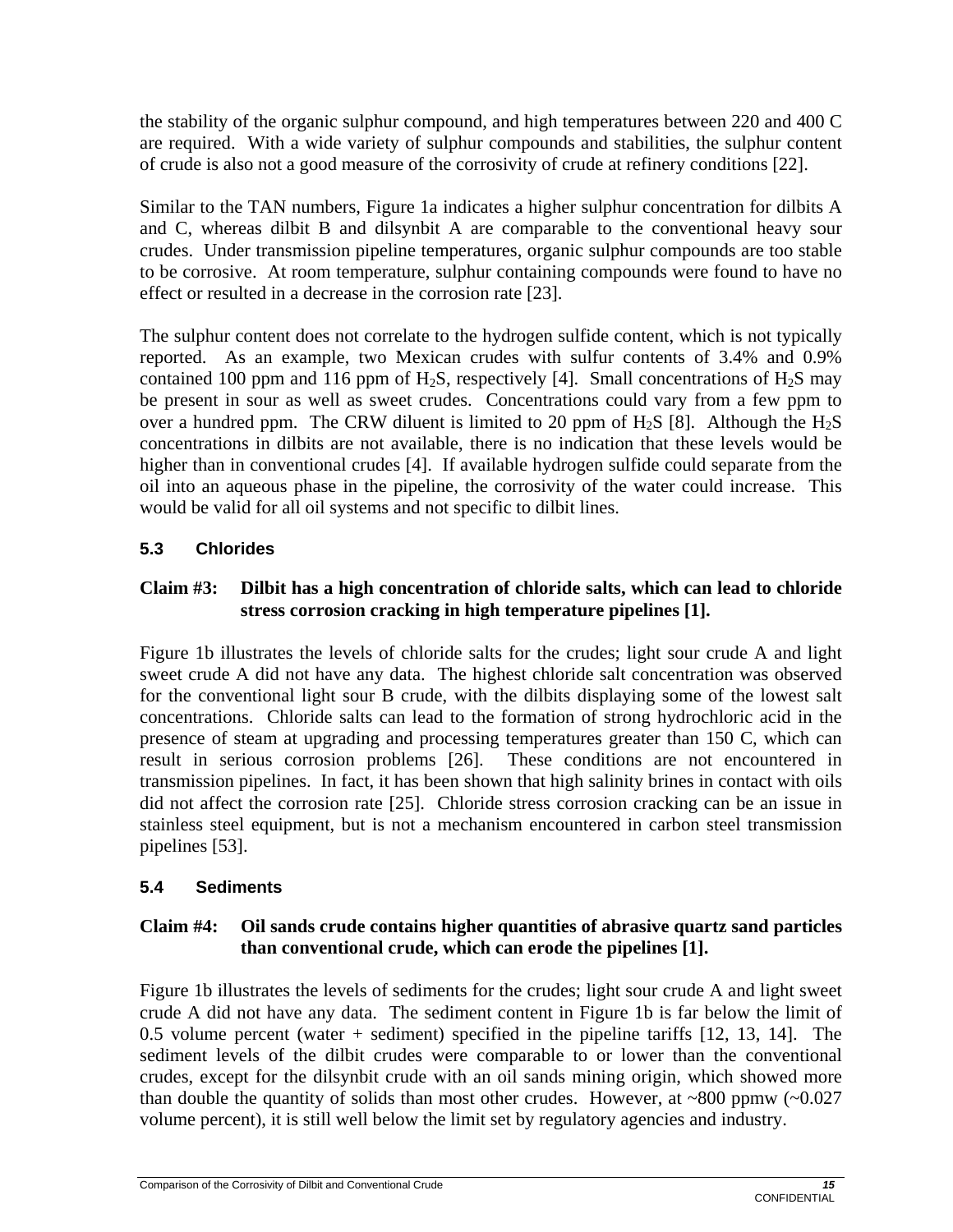## **5.5 API gravity and viscosity**

## **Claim #5: It has been suggested that dilbit could be up to seventy times more viscous than conventional crude oil. It has been claimed that the increase in viscosity creates higher temperatures as a result of friction [1].**

The API gravity is a measure of how 'heavy' the crude is; heavy crudes have low degrees of API gravity (10-25) and light crudes have high degrees of API gravity (30-40). The formula for API gravity is defined by:

API gravity (in degrees) =  $(141.5/\text{SG}) - 131.5$  Equation 1

where  $SG =$  specific gravity at 15.6 C

Based on the density of water, any oil with an API value greater than 10 degrees at  $\sim$ 15.6 C is lighter than water. Figure 1c illustrates that the dilbit crudes have similar degrees of API and viscosities to the conventional heavy sour crudes. All of the crudes are well above the minimum of 19 degrees API gravity; only dilsynbit A has an average value below 20 at 19.5 degrees API gravity. Also, the viscosities are well below the limited receipt viscosity of 350 cSt specified by the crude petroleum tariffs [12, 13, 14]. The lower the viscosity, the easier the oil flows, where water has a viscosity of one cSt at 20 C. The viscosity is very sensitive to temperature and will increase at colder temperatures. To compensate for fluctuations in viscosity as a result of varying seasonal temperatures, the amount of diluent added to the crude will be adjusted to control the viscosity to the desired level. Figure 1d [17], shows how the API gravity is related to the viscosity at 50 C, representing gravities and viscosities of conventional heavy crudes. Based on the data from Figures 1c and 1d, the dilbit viscosities are not different from the conventional oil viscosities as a function of degrees API gravity.

Figure 1c shows that viscosities of the dilbit are comparable to those of conventional heavy crudes, but are significantly lower for the conventional medium and low sour crudes, which means that these crudes are easier to pump. Consequently, they require less pumping energy and/or the pumping capacity can be increased. The requirement for higher pumping energy to maintain a certain throughput of more viscous oil can translate into an increase in temperature at the pump station. Downstream of the pump station, the pipeline temperature decreases as a result of heat loss to the environment [18]. The maximum allowable temperature on the proposed Keystone line has been set at 70 C with a normal operating temperature of 49 C. Temperatures must be measured at the pump and at a downstream location to ensure compliance ([48], Appendix U). The dilbit crude quality and viscosity that are accepted for transportation support operating temperatures within an acceptable range.

## **5.6 Other properties for consideration**

The following properties are important for downstream processing of the crude and further illustrate where differences can be expected between dilbit and conventional crude. These properties have not been linked to pipeline transmission corrosion.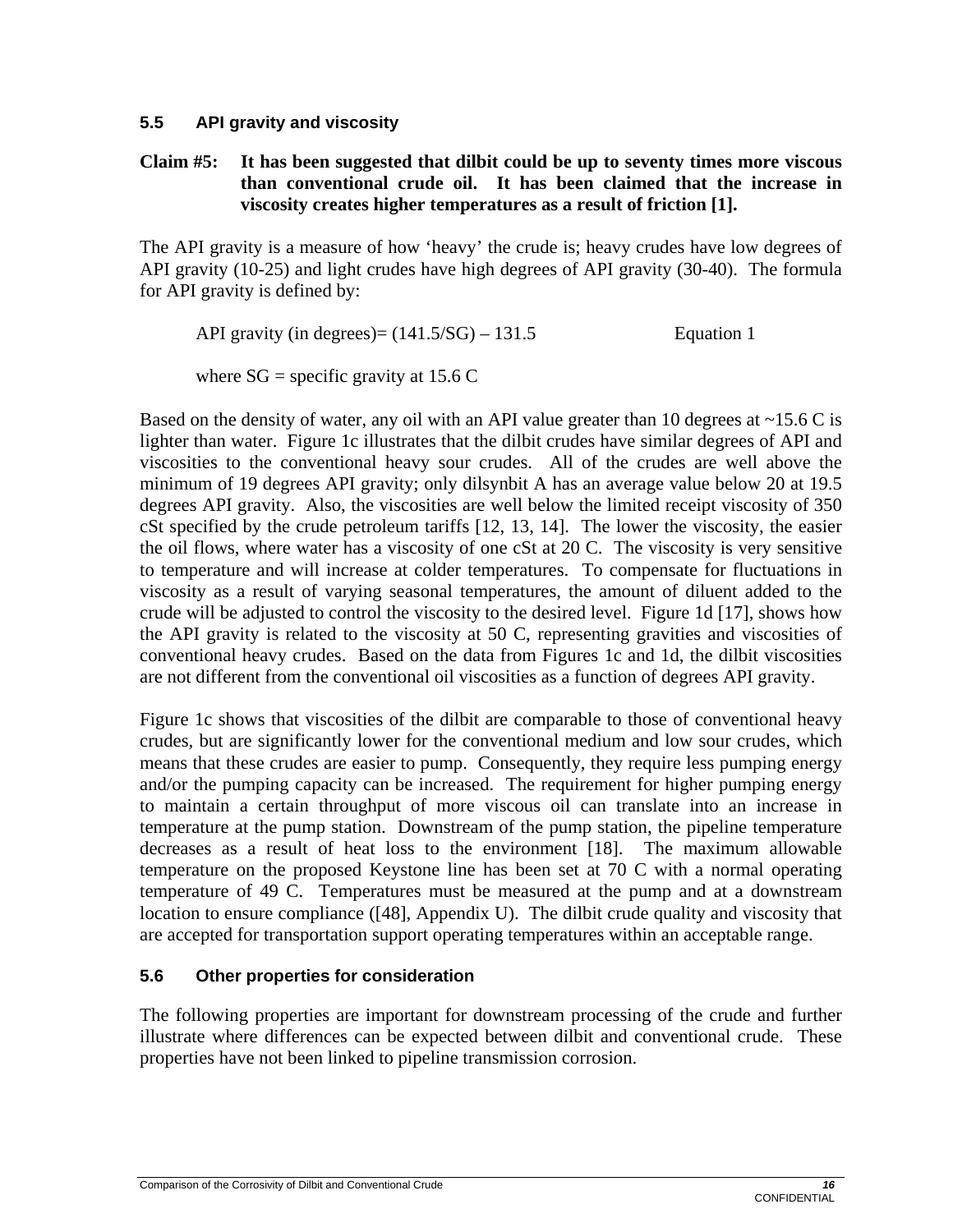## *5.6.1 Heavy metals: nickel and vanadium*

Crude oil analyses often include the nickel and vanadium content, since these metals have detrimental effects on catalysts used in refinery cracking and desulphurization processes. Figure 1e shows that the vanadium levels are markedly higher for the dilbit crudes as compared to the conventional crudes. The nickel levels are more comparable with the conventional heavy sour crude levels. These metals have not been linked to corrosive processes in oil transmission pipelines [25].

## *5.6.2 Total C4s and C5s*

The C4s and C5s in Figure 1f represent the lighter fractions of the crude. The higher fractions of C5s in Dilbits A and B are likely largely originating from the added diluent.

## *5.6.3 Total MCR*

The Micro Carbon Residue (MCR) content in Figure 1f is a measure of the crude oil tendency to form coke, where crudes with a high MCR are more expensive to refine. The MCR content increases with the content of large high carbon molecules and can, therefore, be considered a measure of the heavy fraction of the crude [17, 27]. The MCR content of the dilbits are only slightly higher than that of the conventional heavy sour crudes. The asphaltenes content was not reported in the Crude Monitor database [10].

The above illustrates that the dilbit properties as displayed in Figure 1 are not significantly different from the conventional heavy crude oils for pipeline transportation. However, internal pipeline corrosion has occurred in some dilbit lines whereas others have enjoyed a long trouble free existence [28]. Our understanding of some of the parameters and their interactions are discussed in the following sections.

## **6.0 INTERNAL PIPELINE CORROSION IN WATER-WET CONDITIONS**

Steel wet by oil does not corrode. Consequently, for corrosion to occur, separation of a water phase from the oil is required. Unlike transmission pipelines, gathering oil pipelines can contain significant quantities of water when transporting oil from wells to nearby treatment facilities and internal corrosion is observed when the pipe is water-wet. The corrosion generally consists of localized pitting. The corrosivity of the water phase depends on the water chemistry, which is also dependent on the oil chemistry. Water soluble inhibitive or corrosive components may separate from the oil into the water phase, either inhibiting corrosion or increasing the water corrosivity [23, 25]. Work by Papavinasam et al. has considered pipeline characteristics, and operating conditions in the development of an internal pitting corrosion model using laboratory and field measurements [29, 30]. The model addresses water-wet conditions with no corrosion occurring in oil-wet conditions. Parameters that increased the pitting corrosion rate included flow turbulence, temperature, and chlorides. The pitting corrosion was decreased by protective scale formation (sulfide or carbonate scales) [31]. The model was validated using data obtained from seven operating pipelines [29]. A comprehensive review of other predictive models of internal pipeline corrosion is provided from a corrosion science perspective [32], electrochemical perspective [33], and using a corrosion engineering approach [34].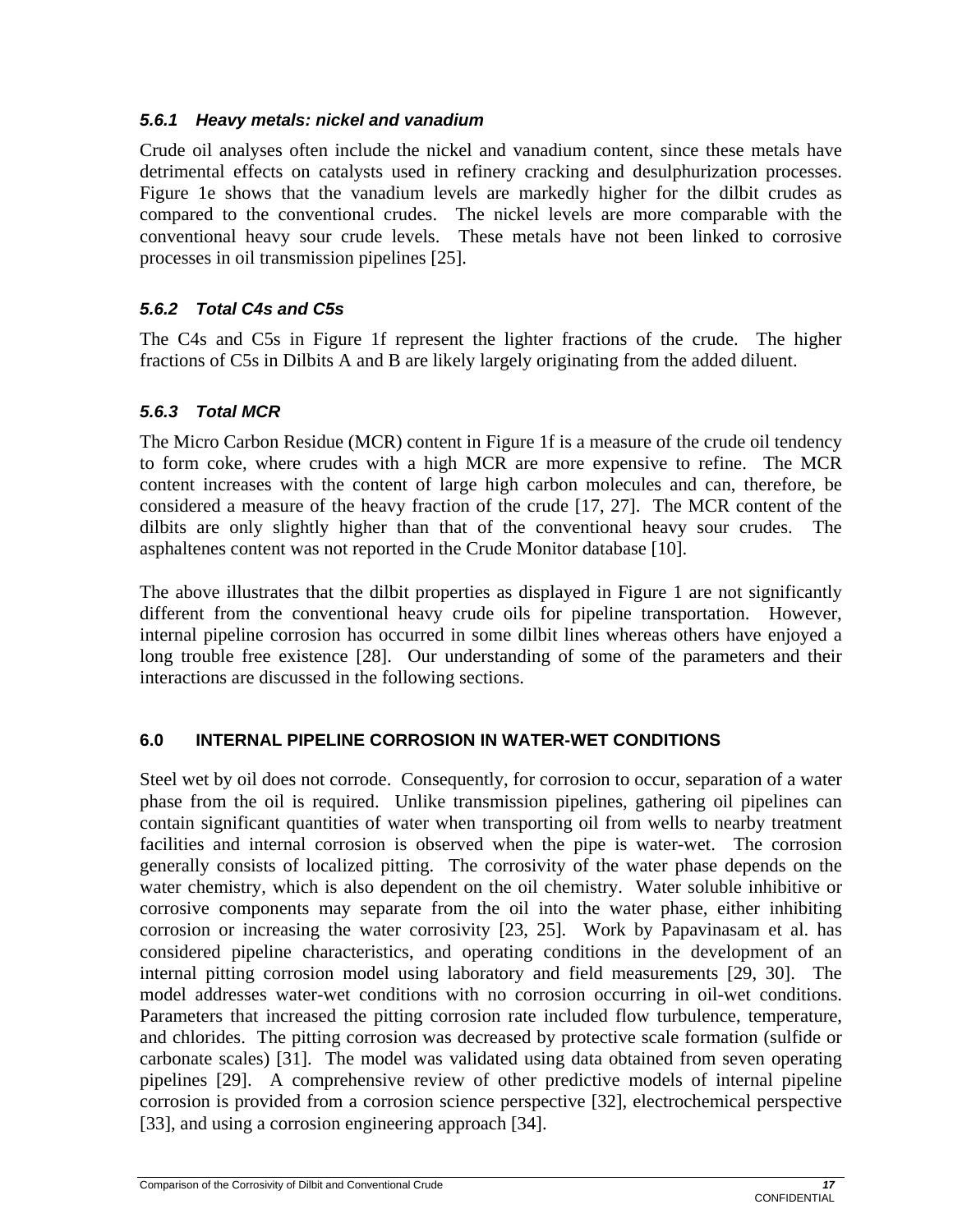#### **7.0 INTERNAL CORROSION OF DILBIT TRANSMISSION PIPELINES**

#### **Claim #6: The Alberta pipeline system has had approximately sixteen times as many spills due to internal corrosion than the U.S. system, indicating that the dilbit is much more corrosive than the conventional oil that is primarily flowing through U.S. lines [1].**

The ERCB responded to the above statement that the comparison is not valid since the ERCB statistics includes a much broader array of pipelines [2]. For example, the US Code of Federal Regulations does not include all gathering lines in their hazardous liquids classification [35], whereas a large percentage of all Alberta lines are upstream gathering lines. Gathering lines are generally more prone to failure since they contain more water and can contain corrosive carbon dioxide and hydrogen sulfide gases. Furthermore, the ERCB requires operators to report any pipeline incident that results in a loss of pipeline product, whereas the US data is based on incidents with a release of 5 gallons or more. In response to the above concern, PHMSA and the ERCB adjusted the statistics to comparable crude oil systems, where the oil sands derived crude oil consisted of a much larger percentage in Alberta than in the entire U.S. [4]. The criteria used to produce the Alberta statistics are quite open and based on pipe diameter, where, as a rule, larger diameter pipelines (12" dia. and up) transport oil over longer distances and are oil-wet [54]. Table 2 is reproduced from the FEIS, page 3.13-38 [4]. The data shows that the internal corrosion rates in Alberta and in the U.S. are comparable, which indicates that there is no evidence that dilbit would be more corrosive than conventional crudes.

The publicly available ERCB data do not separate the statistics for dilbit and conventional crude pipelines or for upstream gathering lines and long distance transmission pipelines. Whereas the ERCB licenses pipelines for the use of crude oil, they may not be aware of what type of crude is shipped through the lines, which is further complicated by the fact that lines can transport dilbit and conventional crude at different points in time. It is recommended that better statistics be provided as an improved presentation of the integrity of the Alberta pipeline system and to facilitate continuous monitoring of the performance of dilbit pipelines. The required information for these statistics may need to come from the operators and could be managed by the ERCB or other company organizations such as CAPP or the Canadian Energy Pipeline Association (CEPA). CEPA represents Canada's transmission pipeline companies; its members transport 97% of Canada's daily production of crude oil and natural gas.

The remainder of this chapter considers how a corrosive situation can occur in crude oil pipelines and considers the role of dilbit and conventional crude oil properties.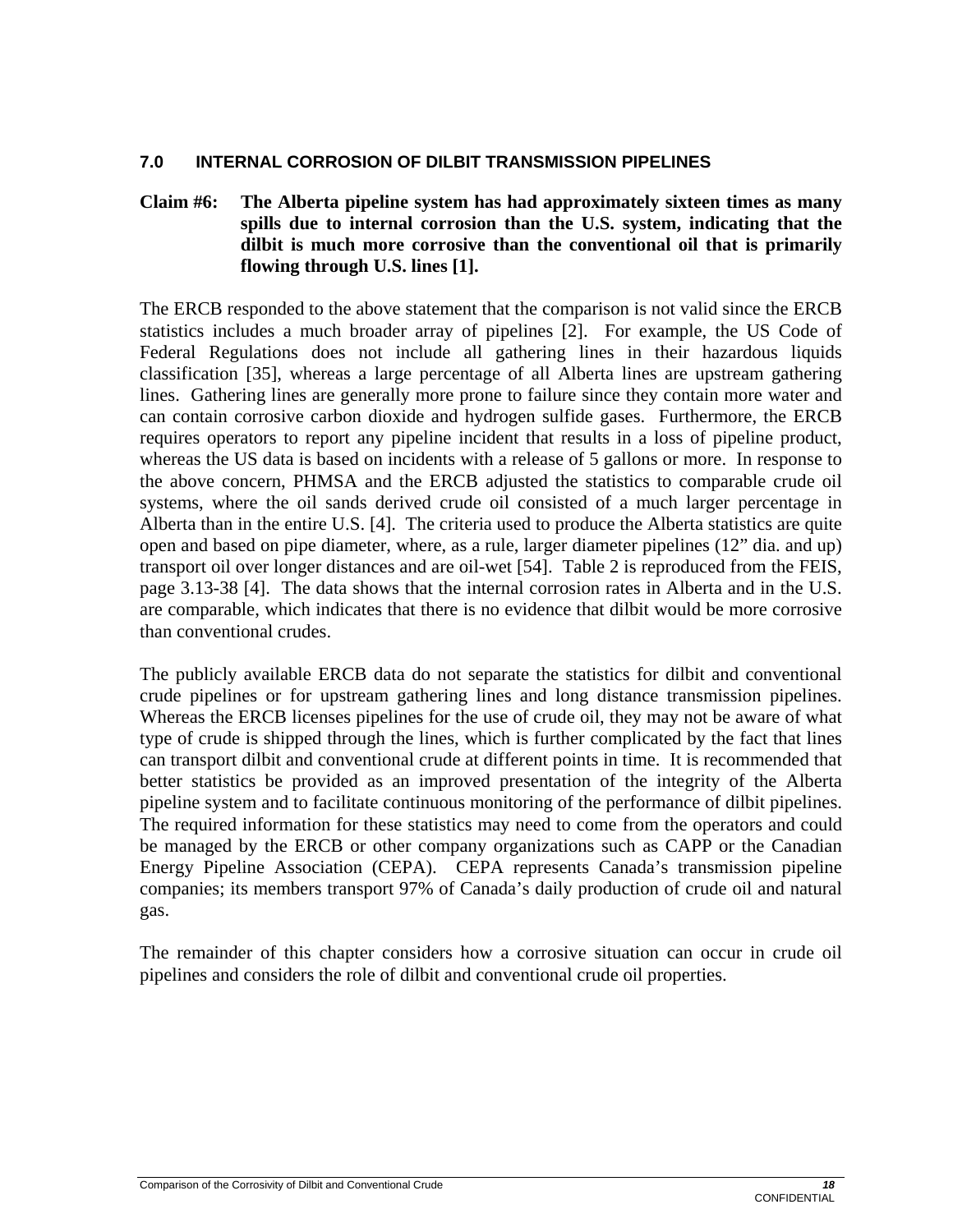| Incident/Failure Case                                    | <b>Failures/Year</b> | <b>Failures per 1,000 Pipeline</b><br><b>Miles per Year</b> |  |  |
|----------------------------------------------------------|----------------------|-------------------------------------------------------------|--|--|
| U.S. Crude Oil Pipeline Incident History <sup>a</sup>    |                      |                                                             |  |  |
| Corrosion - External                                     | 9.8                  | 0.19                                                        |  |  |
| Corrosion - Internal                                     | 22.1                 | 0.42                                                        |  |  |
| All Failures                                             | 89.3                 | 1.70                                                        |  |  |
| Alberta Crude Oil Pipeline Incident History <sup>b</sup> |                      |                                                             |  |  |
| Corrosion - External                                     | 2.3                  | 0.21                                                        |  |  |
| Corrosion - Internal                                     | 3.6                  | 0.32                                                        |  |  |
| All Failures                                             | 22.0                 | 1.97                                                        |  |  |

#### Table 2 Crude Oil Pipeline Failures U.S. and Alberta (2002-2010) [4]

<sup>a</sup> PHMSA includes spill incidents greater than 5 gallons. U.S. has 52,475 miles of crude oil pipelines in 2008.<br><sup>b</sup>Alberta Energy and Utility Board Benert, Alberta has 11,187 miles of crude eil pipelines in 2006. <sup>b</sup>Alberta Energy and Utility Board Report. Alberta has 11,187 miles of crude oil pipelines in 2006.

#### **7.1 Presence of Water**

The internal corrosion models referred to in the previous chapter have been developed for a wide range of operating pipelines varying from upstream to transmission, for both oil and gas lines, as well as multi-phase pipelines with high cuts of water. The current review is aimed primarily at transmission pipelines, which will have a limitation on the basic sediment and water (BS&W) content entering the pipe of 0.5 volume percent [12,13,14]. The presence of a small quantity of water is inevitable, since complete removal of emulsified water is not possible with the current techniques such as desalting and naphtha-froth treatment. A survey performed in 1997 of Western Canadian oil producers indicated an average BS&W of 0.35%, with solids up to 60% of the BS&W [36]. At that time, some American pipeline companies shipped crude containing as much as 3% water, but did not experience a great increase in the corrosion rate. A typical BS&W of the CRW diluent is as low as 0.003 vol% [8]. The critical water content that will lead to water-wet conditions during transportation can vary widely depending on chemistry and operating conditions, but is generally much greater than 10 percent [30]. Consequently, less than 0.5% of water is usually not a corrosion concern unless conditions exist that enable the precipitation and accumulation of this water on the pipe wall. The following paragraphs discuss some of the crude oil components that could promote the accumulation of water and the formation of a corrosive environment. The discussion does not consider entry of water through batch upsets or water remaining in the system after hydrostatic testing. These are operational issues and not unique to the transported crude.

#### **7.2 Asphaltenes**

Asphaltenes are found in heavy crude oil and consist of positively charged complex large multi-ring hydrocarbon systems. They are in effect a solubility class, i.e. a fraction of the crude oil that is not soluble in paraffinic solvents, which are chained non-polar hydrocarbons [37, 38]. They are known to aggregate in solutions in a micro-emulsion, where an asphaltene core is surrounded by resins (with fewer hydro-carbon rings), which are surrounded by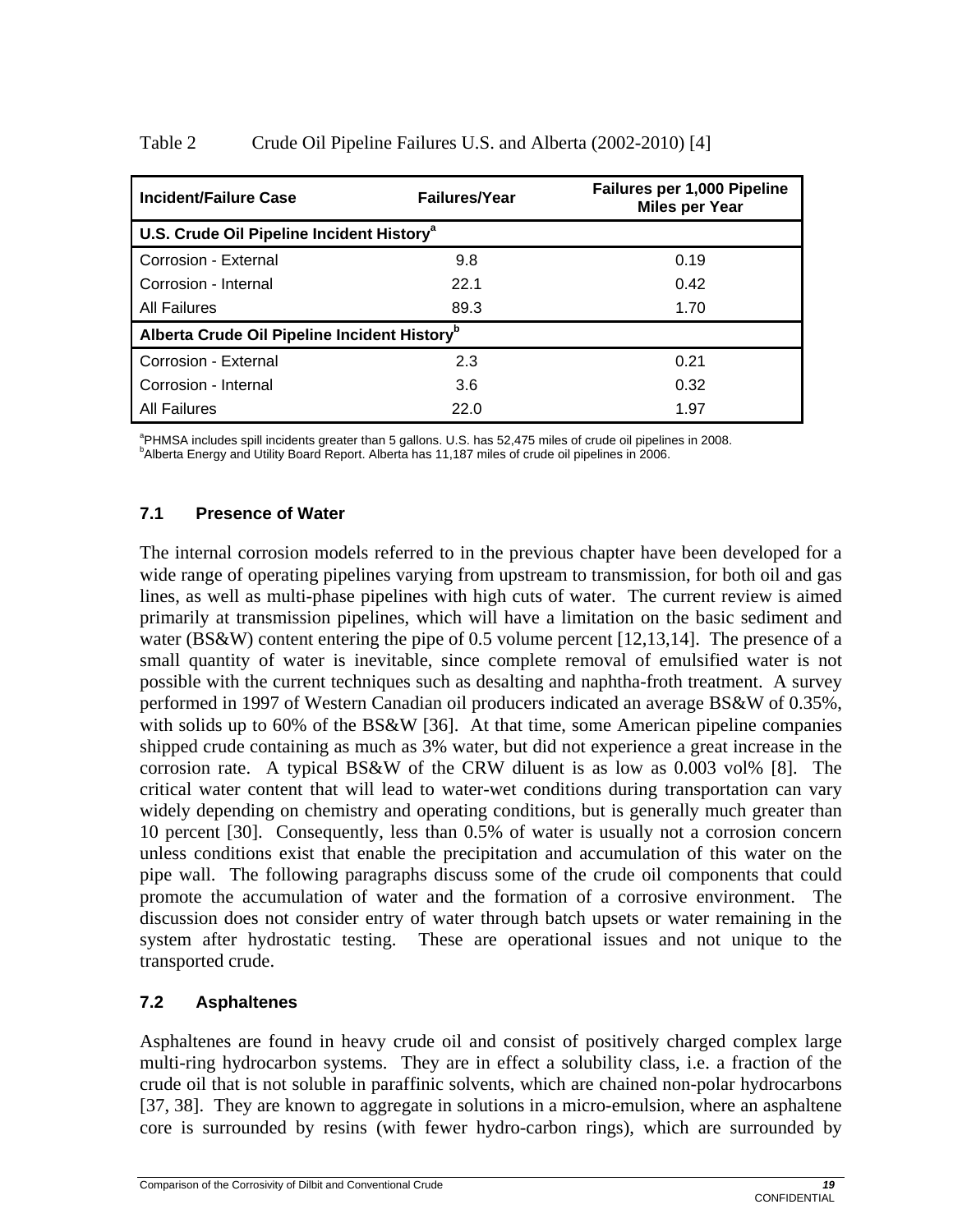smaller hydro-carbon ring molecules, which in turn are dissolved in the non-polar solvent. This micro-emulsion structure allows the asphaltenes to dissolve in the crude oil [39]. When this micro-emulsion structure is disrupted through, for example, the addition of a paraffinic solvent that removes the protective resin layer, the asphaltenes will become insoluble and precipitate out.

Depending on the characteristics of the diluent, its addition to bitumen could result in the formation of unstable asphaltene micro-emulsions that could deposit during pipeline transportation [37, 40]. The asphaltene content of typical oil sand bitumens is 15-17 wt% and is partly responsible for the high viscosity. Complete removal of the asphaltenes does not reduce the viscosity to the required 350 cSt, but partial removal of the asphaltenes reduces the diluent requirement significantly. The additional benefit is that asphaltene precipitation is much less likely to occur [37].

The quality specifications of the CRW pool are primarily directed towards the downstream properties of the crude for refinery purposes, which affects the economic value of the crude. The Crude Monitor database contains 5-year averages of the CRW hydrocarbon composition, which indicates that ~80% consists of paraffinic solvents of eight carbons or less [10]. The remaining 20%, however, may contain the required properties to provide suitable compatibility with the mixed heavy crude oil. The Canadian Crude Quality Technical Association (CCQTA) is considering the compatibility of blending crude oils and diluent [52] in an effort to ensure that the product can be processed and refined. Calculator tools are provided on the Crude Monitor website [10]. Whereas asphaltene deposition can occur in response to incompatible blends in pipelines, the role of asphaltenes in pipeline sludge formation is unclear.

## **7.3 Emulsified water droplets**

The solubility of water in oil is very small and of the order of  $50 - 100$  ppm [41]. The remainder of the water is primarily present as an emulsion, where the pipeline surface remains protected from corrosion by the continuous oil phase. These water droplets are very small and typically less than 10 microns in diameter [42, 43]. They carry chlorides and solids and can result in corrosion when the emulsion breaks up on the pipe wall, wetting the carbon steel surface. The stability of water-in-oil emulsions is a function of the oil chemistry, the water chemistry, and operating conditions.

One of the major players in stabilizing water in oil emulsions is asphaltene, forming an interfacial layer together with smaller surface active molecules and submicron mineral solids that is several tens of nanometers thick [44]. Ultrafine submicron clay particles are thought to be just as important in the stabilization of the water droplets, behaving similar to the asphaltenes [45, 46]. The formed skin is strong enough to resist coalescence of the droplets when they touch each other. These small micro-emulsions are too light to settle out in turbulent flow of crude oil and are expected to travel harmlessly through the pipeline. However, if bitumen is mixed with paraffinic solvents resulting in the precipitation of asphaltenes, these polar asphaltene flocs could bind to water droplets and clay particles forming much larger 100 to 1000 micron clusters that could settle out during transportation [43].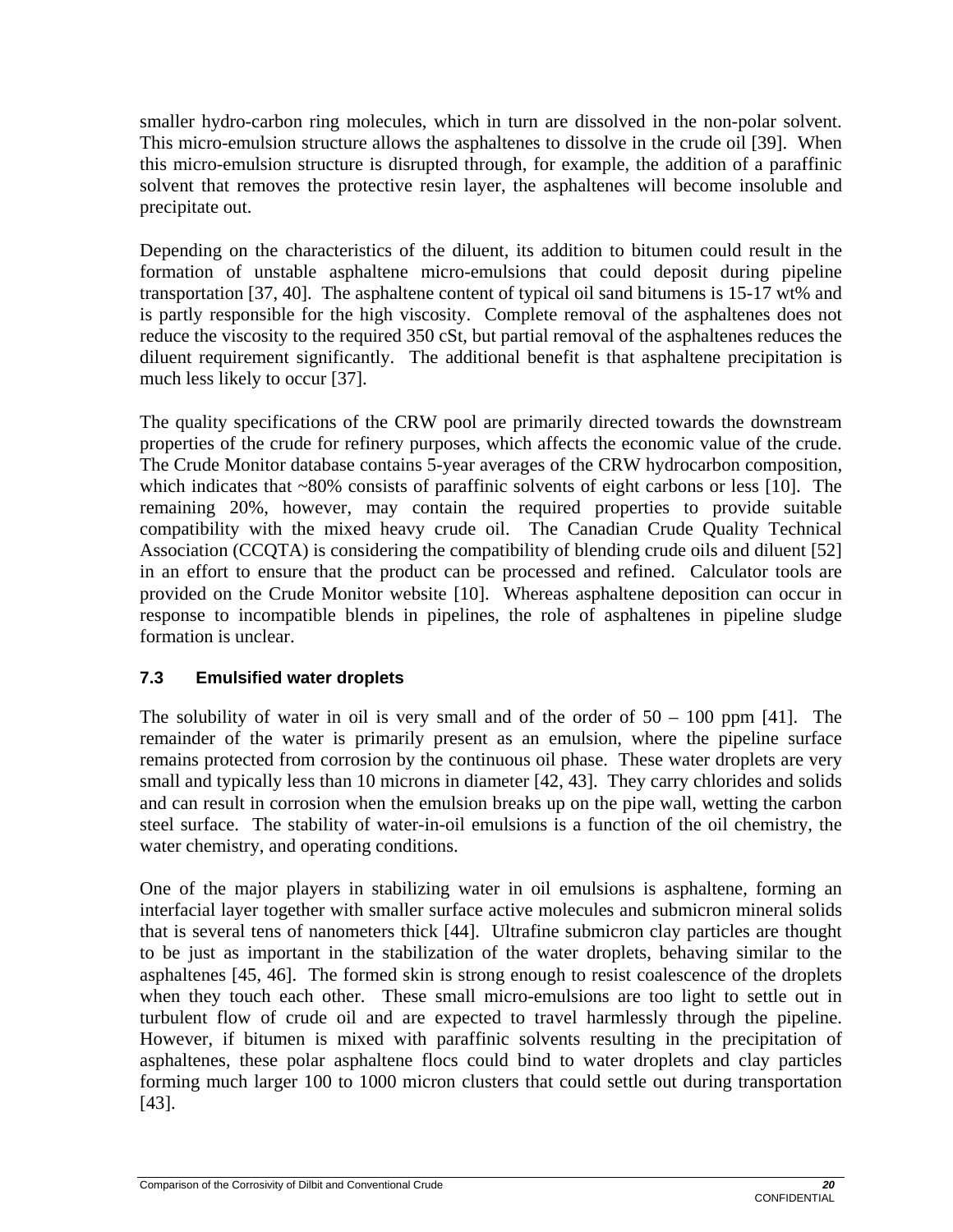## **7.4 Pipeline sediment and sludge formation**

## **Claim #7: An increased risk of internal corrosion may be related to the sediment composition of dilbits and specific sediment characteristics, including particle hardness and size distribution [4].**

Figure 1b did not indicate a much higher content of sediments for the dilbit crudes compared to the conventional crudes, except for dilsynbit A. The data, however, only indicates the total amount of sediments and does not provide information on the size distribution. It is unknown how the solids in the conventional crudes compare to those in dilbits.

Analyses of pipeline deposits obtained from pigging operations have indicated the presence of larger solids to over 400 microns [47]. Most of the solids, however, were fine particles less than 44 microns in diameter (see Figure 2a), where the larger and fine particles consist primarily of silica sand and iron compounds. The larger sand particles were uniformly coated with very fine clays surrounded by a film of water in oil (see Figure 2b) [47]. Under low flow conditions, these particles are heavy enough to precipitate out with the water, oil products, and possibly asphaltenes, forming a sludge deposit. Sludge deposits are mixtures of hydrocarbons, sand, clays, corrosion by-products, biomass, salts, and water.

One might expect deposition of sludge to occur at the lowest spots. However, Enbridge observed underdeposit corrosion in their dilbit lines near over-bends, which are locations of low fluid shear stress (low fluid flow pressure) [47]. Little is known about the sludge deposition mechanism and it is not known if sludge formation would occur in the presence of only fines.

#### **7.5 Underdeposit corrosion**

The water layer on deposited sand particles in a pipeline sludge can subsequently join to form a water layer on the pipeline steel [47]. The water will contain chloride salts as well as bacteria, which now form a corrosive mix. The sludge chemistry can vary widely, where some sludges have a large percentage of waxy oil and exhibit low or no corrosion. Other sludges can contain more than 10% water and large bacterial populations, which can contribute to underdeposit pitting corrosion [48]. Figure 3 shows extensive pitting of a sludge covered test coupon, whereas a bare coupon showed no corrosion after both were exposed to dilbit for a month. No significant corrosion has been measured in a wide variety of different dilbit crudes in the absence of sludge, where the measured corrosion rate generally was within the standard deviation of the measurement technique.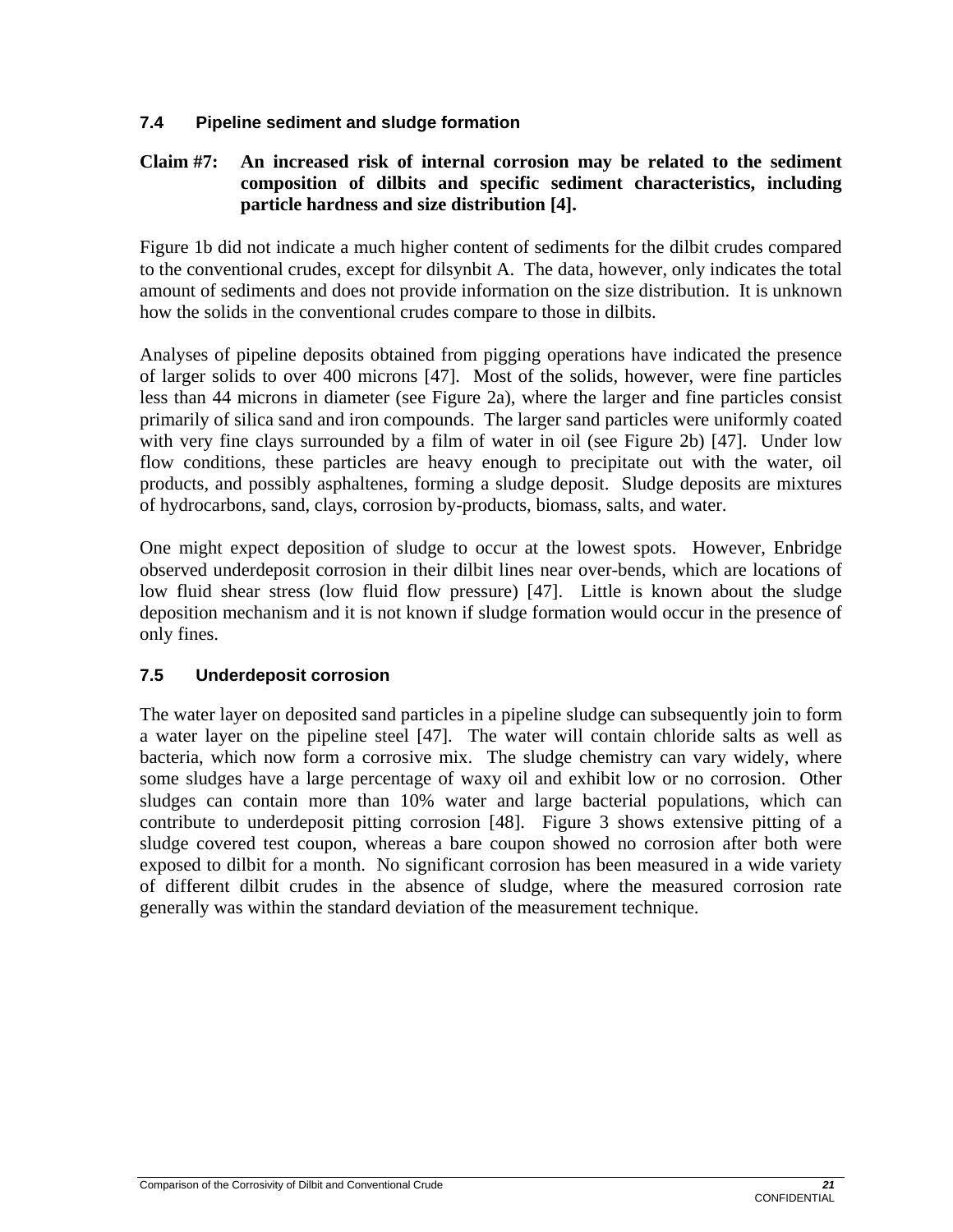

Figure 2 Micrograph of (a) washed sludge solids and (b) a large solid (from [47])



Figure 3 Corrosion coupons exposed to dilbit for 4 weeks, where (a) was left bare and (b) was covered with (c) sludge

The pipeline sludges used for analysis and testing are obtained from pigging runs and are considered averages over the length of the pipe and the time between pigging runs. The actual sludge chemistry may vary within a stratified sludge deposit or between different locations or with time as a function of transported crude. Questions remain regarding the controlling corrosion parameters and little is known with regard to the sludge deposition mechanism and the role of the dilbit chemistry. Whereas underdeposit corrosion has been observed on transmission pipelines transporting dilbit, there are also dilbit pipelines that have operated trouble-free for 25 years [28].

Underdeposit corrosion, however, is not unique to dilbit lines. Earlier this year, BP shut down their Trans-Alaska pipeline, which transports oil from their Prudhoe field. Previous leaks in 2006 resulted in the shutdown of 57 oil wells in Alaska [49]. Corrosion was attributed to the deposition of sludge, the presence of carbon dioxide, and, what was considered to be the biggest threat, the presence of bacterial populations resulting in microbiologically influenced corrosion (MIC) [50]. It is not known what the solid content or solid size distribution was in this line, but the conditions obviously favoured sludge deposition.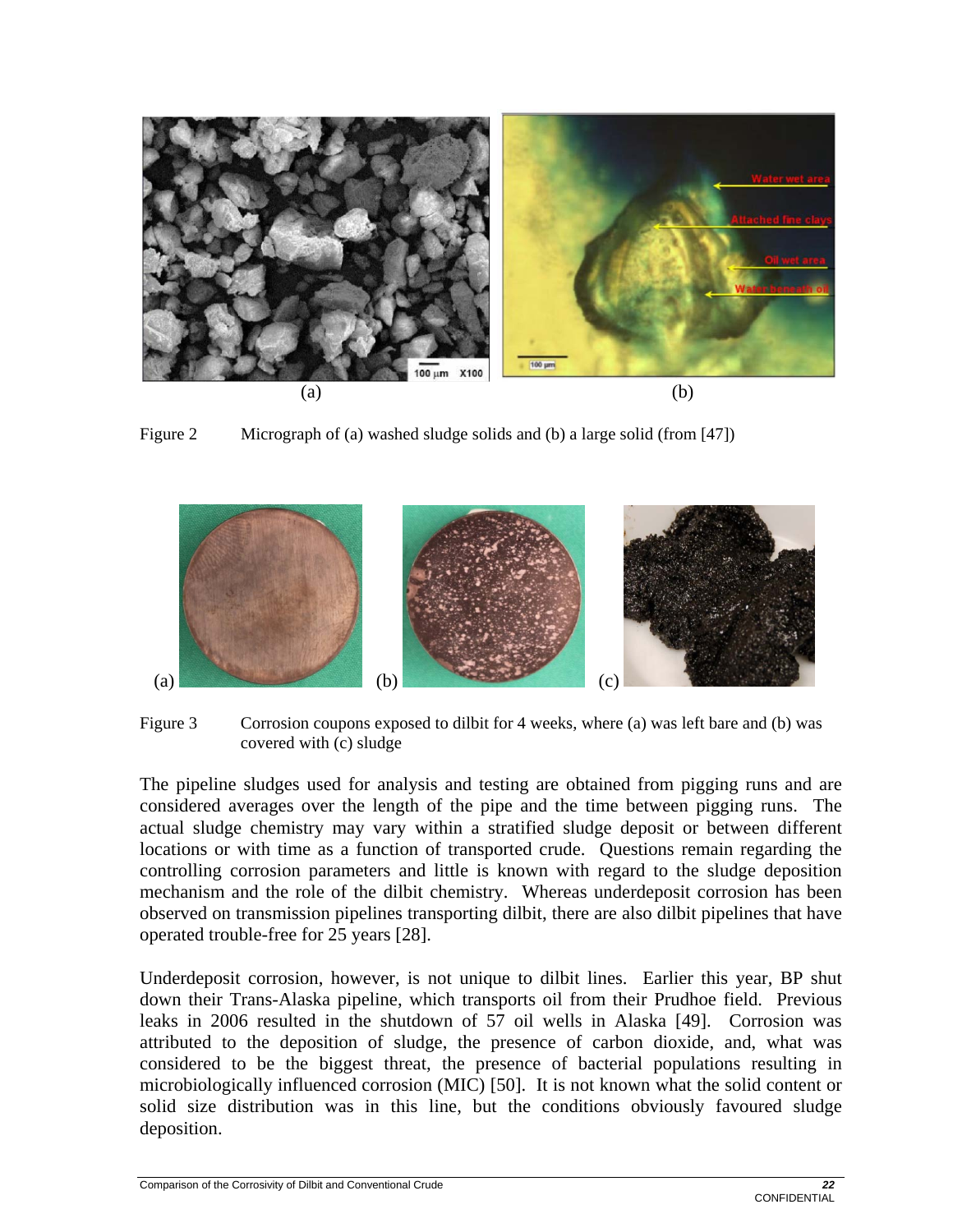## **7.6 Erosion and Erosion Corrosion**

## **Claim #8: A combination of chemical corrosion and physical abrasion can dramatically increase the rate of pipeline deterioration [1].**

Erosion by sediment particles would occur by impact. Since corrosion can only occur in the presence of a water phase, which most likely requires sludge formation in dilbit pipelines, a combination of erosion and corrosion is improbable. No information could be found on dilbit pipeline erosion in the scientific literature or from field experience. Erosion in a uniform smooth pipeline generally displays itself as even wear as opposed to the localized pitting corrosion observed underneath sludge deposits. If present, effects are generally more gradual and should not be a concern due to the fact that regular mitigation strategies such as intelligent pigging and monitoring technologies will catch this wall loss.

## **8.0 TEMPERATURE EFFECTS**

#### **8.1 The effect of temperature on the internal corrosion rate**

**Claim #9: As a result of the high viscosity of dilbit, pipelines operate at temperatures up to 158 F, whereas conventional crude pipelines generally run at ambient temperatures. The high temperature would significantly increase the corrosion rate which doubles with every 20 degree Fahrenheit increase in temperature [1].** 

An increase in the temperature can increase the rate of corrosion if the corrosion mechanism is controlled by kinetics or diffusion. There are, however, many other factors that affect the rate of corrosion such as scale formation, limiting concentration of reactants, or chemical reactions. Especially in a complex aqueous environment, possibly with dissolved organics, acid gases, oxygen, sub-micron clay particles, etc., the corrosion rate can either increase or decrease as a function of temperature. The concentration of oxygen or carbon dioxide is generally not known and, if present, may change along the length of the pipeline. The most likely internal corrosion mechanism in dilbit pipelines consists of underdeposit corrosion as a result of sludge formation. As discussed in the preceding section, microbiologically induced corrosion could play a dominant role in the corrosion process. Complex populations containing multiple types of bacteria are known to be present and support each other's viability such as sulfate reducing bacteria (SRB), heterotrophic aerobic bacteria (HAB), and acid producing bacteria (APB) [48]. These bacteria are most active between 10 C and 40 C. Consequently, higher temperatures up to 70 C may reduce the corrosion rate underneath sludge deposits, if the mechanism is controlled by microbial action.

Little is known about the controlling factors of corrosion underneath sludge deposits and it is recommended that research continue to improve our understanding of sludge formation, the resulting corrosion mechanism, the role of dilbit chemistry and solids, mitigation practices and frequencies, and preventive measures. Enbridge has been quite successful in mitigating underdeposit corrosion through a pigging and inhibition program. However, there are still many uncertainties regarding the effectiveness of each and the required frequency [47].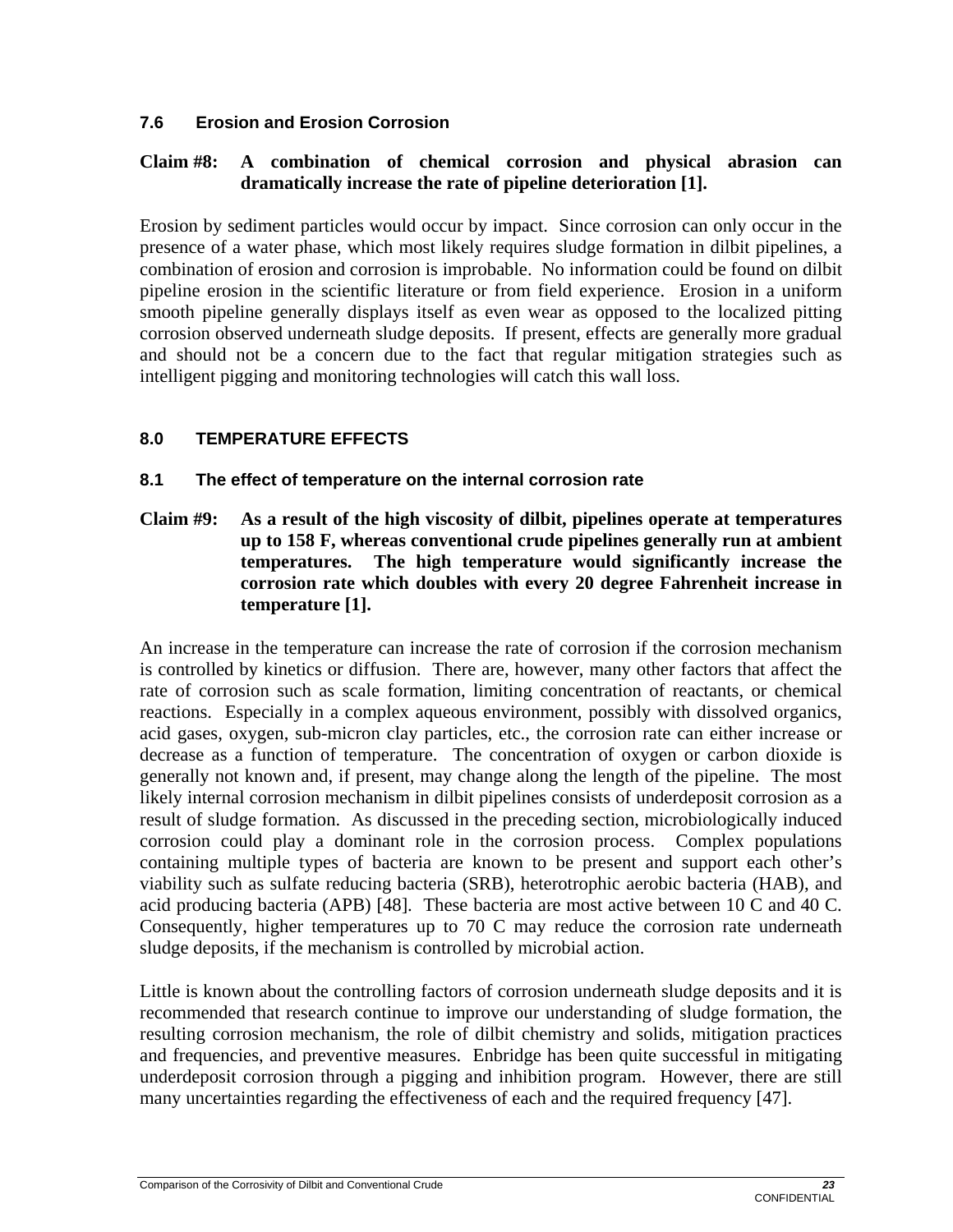#### **8.2 The effect of temperature on external stress corrosion cracking**

#### **Claim #10: Dilbit pipelines may be subject to a higher incidence of external stress corrosion cracking [4].**

In the field, the pipeline is protected by coatings and cathodic protection. Increased temperatures may result in coating disbondment, which would expose the bare pipe to the soil environment, which can be corrosive containing water, dissolved oxygen and carbon dioxide. Together with fluctuating pipeline operating stresses, this has resulted in stress corrosion cracking (or fatigue cracking) of pipelines covered with tape or asphalt coatings. These coatings can behave as shielding coatings, preventing the secondary protection of applied cathodic current. The Keystone pipeline is coated with Fusion Bonded Epoxy (FBE), which is considered permeable to the cathodic protection current. Temperatures up to 60 C have indicated a higher rate and extent of coating disbondment, but it has also been shown that, in the presence of cathodic protection, the pipe will remain protected, and blistering and coating disbondment does not present an integrity threat to a pipeline [51]. No stress corrosion cracking failures have been reported for FBE coatings in over 40 years of experience.

## **9.0 SUMMARY**

Pipeline expansions for the transportation of Canadian crude to refining markets in the United States are currently under regulatory review. The transported oil originates primarily from the Alberta oil sands and consists of diluted bitumen, also referred to as dilbit. Alberta Innovates – Technology Futures completed a project for Alberta Innovates – Energy and Environment Solutions reviewing the current status on the corrosivity of dilbit in pipelines as compared to conventional or 'non-oil sands derived' crude oil.

It has been suggested that dilbit has higher acid, sulfur, and chloride salts concentrations, as well as higher concentrations of more abrasive solids. It is furthermore suggested that dilbit transmission pipelines operate at higher operating temperatures compared with conventional crude, which would make the dilbit more corrosive, thus leading to a higher failure rate than observed for pipelines transporting conventional crude. This review examines these concerns in light of the properties of dilbit in comparison with conventional oils. In addition, statistical data are presented to show if the concerns are supported by operating experience.

Conventional crude and dilbit are subject to quality control measures and regulation. Pipeline operators employ further measures during transportation to manage and control the quality of delivered crude. Alberta crude quality information is available online and accessible to the public. The properties of heavy, medium, and light conventional Alberta crude oils were compared with three dilbit and one dilsynbit crude.

Whereas two of the four dilbit crudes displayed a slightly higher naphthenic acid and sulfur concentration than the conventional Alberta heavy crudes, there are conventional crudes on the market that have displayed higher values yet. The chloride salt concentrations were either comparable or lower than all grades of conventional crude. Naphthenic acid, sulfur, and chloride salt concentrations can result in corrosion at temperatures greater than 200 C at refineries, where mitigation is addressed through upgrading of materials and the use of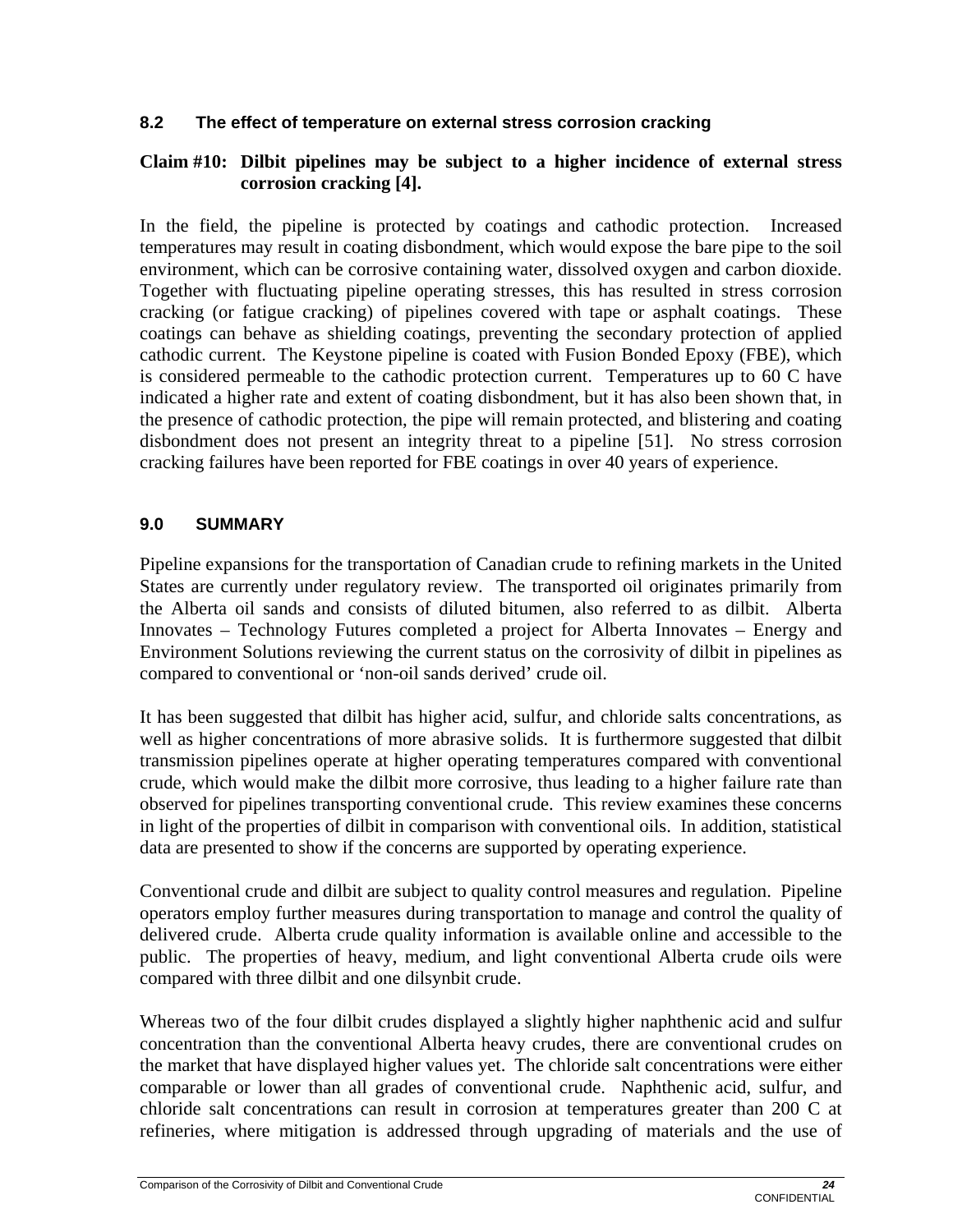inhibitors. At the much lower pipeline transportation temperatures, the compounds are too stable to be corrosive and some may even decrease the corrosion rate.

The sediment levels of the dilbit crudes were comparable to or lower than the conventional crudes, except for a dilsynbit crude, which showed more than double the quantity of solids than most other crudes, but was still well below the limit set by regulatory agencies and industry. The solids size distribution is unknown as is the role of larger size solids in the formation of pipeline deposits. Erosion corrosion was found to be improbable and erosion, if present, is expected to be gradual and observed by regular mitigation practices.

The dilbit viscosities are comparable to those of heavy conventional crudes, where the viscosity is controlled and adjusted for temperature through the addition of diluent. The resulting dilbit viscosity supports acceptable operating temperatures, which will be monitored at and downstream of the pumping stations.

Adjustment of the Alberta and U.S. pipeline failure statistics to compare similar crude oil pipeline systems on an equivalent basis indicated that the Alberta systems (with a large percentage of dilbit lines) experienced comparable internal corrosion failure rates than the U.S. systems (predominantly conventional crude lines).

Pipeline steel wet by oil does not corrode. The basic sediment and water (BS&W) content of crude oil transmission pipelines is limited to 0.5 volume percent. This water is primarily present as a stable emulsion, maintaining an oil wet pipe, protected from corrosion. Pitting corrosion has been observed underneath sludge deposits. These deposits are a mix of sand and clay particles, water, and oil products. The corrosivity of these sludges varies but seems to be linked to water content, which can exceed 10%, and large bacterial populations. The sludge deposition mechanism and the contributions of each of its components to its corrosivity are not clear. Sludge deposition and similar underdeposit corrosion is not unique to dilbit lines and also has been observed in pipelines transporting conventional crudes.

This review has indicated that the characteristics of dilbit are not unique and are comparable to conventional crude oils.

## **10.0 RECOMMENDATIONS**

The following recommendations are provided based on the completed review. It has to be understood that this was a high-level review and a focused, peer-reviewed study has not been conducted. The scope of the work did not include interviews with industry, regulators, or colleagues.

1. CQI is currently working with industry partners on the development of a downstream quality database for direct comparison with the upstream qualities with the goal to provide financial incentives for consistency and rateability. The data provided on upstream qualities has been instrumental in the evaluation of differences between dilbit oils and conventional crude oils. The transparency offered by the information of crude oil quality databases on both the shipped and delivered product will be of tremendous assistance in communications between industry and the public. It will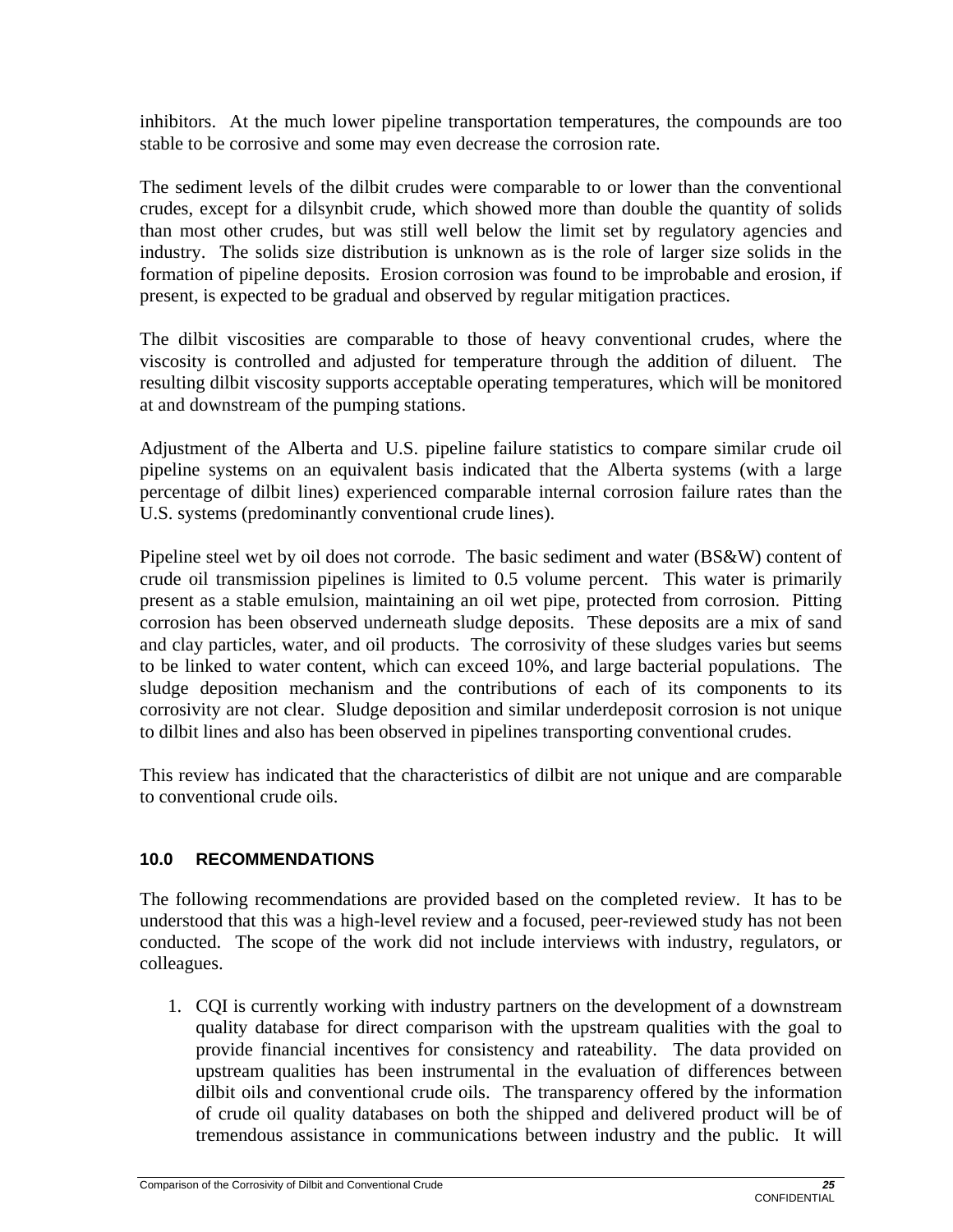also be a valuable resource for the evaluation of sludge deposition and underdeposit corrosion during transportation. It is recommended that this effort be supported.

- 2. To further increase the value of the above database, it is recommended that the following information be added:
	- a.  $H<sub>2</sub>S$  concentration
	- b. Asphaltene content
	- c. Water content
	- d. Viscosity (currently available from [11])
	- e. Sediments' identity and size distribution, if possible
- 3. The compatibility between diluent and bitumen should be investigated further with regard to sludge formation and deposition, and the role of asphaltenes. It is recommended that current efforts by CCQTA on crude oil compatibility be supported and expanded to link the crude oil chemistry to pipeline sludge formation and sludge corrosivity, including the ability of the sludge to support microbial populations.
- 4. The underdeposit corrosion mechanism should be studied further with regard to the effect of dilbit chemistry, sludge deposition mechanism, microbial activity, temperature, and effectiveness of mitigation tools (chemicals and cleaning pigs). Current work by Enbridge as well as by the industry working group PiCoM (Pipeline Corrosion Management) is addressing these issues through long-term testing and correlating sludge corrosivity with a chemical and microbial geochemical characterization of the sludge. The work is further considering and optimizing monitoring technologies to enable measurement of the effectiveness of mitigation treatments. It is recommended that this effort will continue to be supported.
- 5. The publicly available ERCB data does not separate the statistics for dilbit and conventional crude pipelines or for upstream gathering lines and transmission pipelines. It is recommended that better statistics be provided as an improved presentation of the integrity of the Alberta pipeline system and to facilitate continuous monitoring of the performance of dilbit pipelines. The required information for these statistics may need to come from the operators and could be managed by the ERCB or other company organizations such as CAPP or the Canadian Energy Pipeline Association (CEPA).

# **11.0 REFERENCES**

- 1. Swift, Anthony, S. Casey-Lefkowitz, E. Shope, Tar Sands Pipelines Safety Risks, Natural Resources Defense Council, www.stopdirtyfuels.org, Feb, (2011).
- 2. ERCB News Release, "ERCB addresses statements in Natural Resources Defense Council Pipeline Safety Report," www.ercb.ca, Calgary, Alberta, February 16 (2011).
- 3. Rascoe, A., "Oil sands' impact on pipes needs study-US lawmakers," The National Post, June 16 (2011).
- 4. US Department of State, Final Environmental Impact Statement for the Keystone XL Project, http://www.keystonepipeline-xl.state.gov/, August 26 (2011).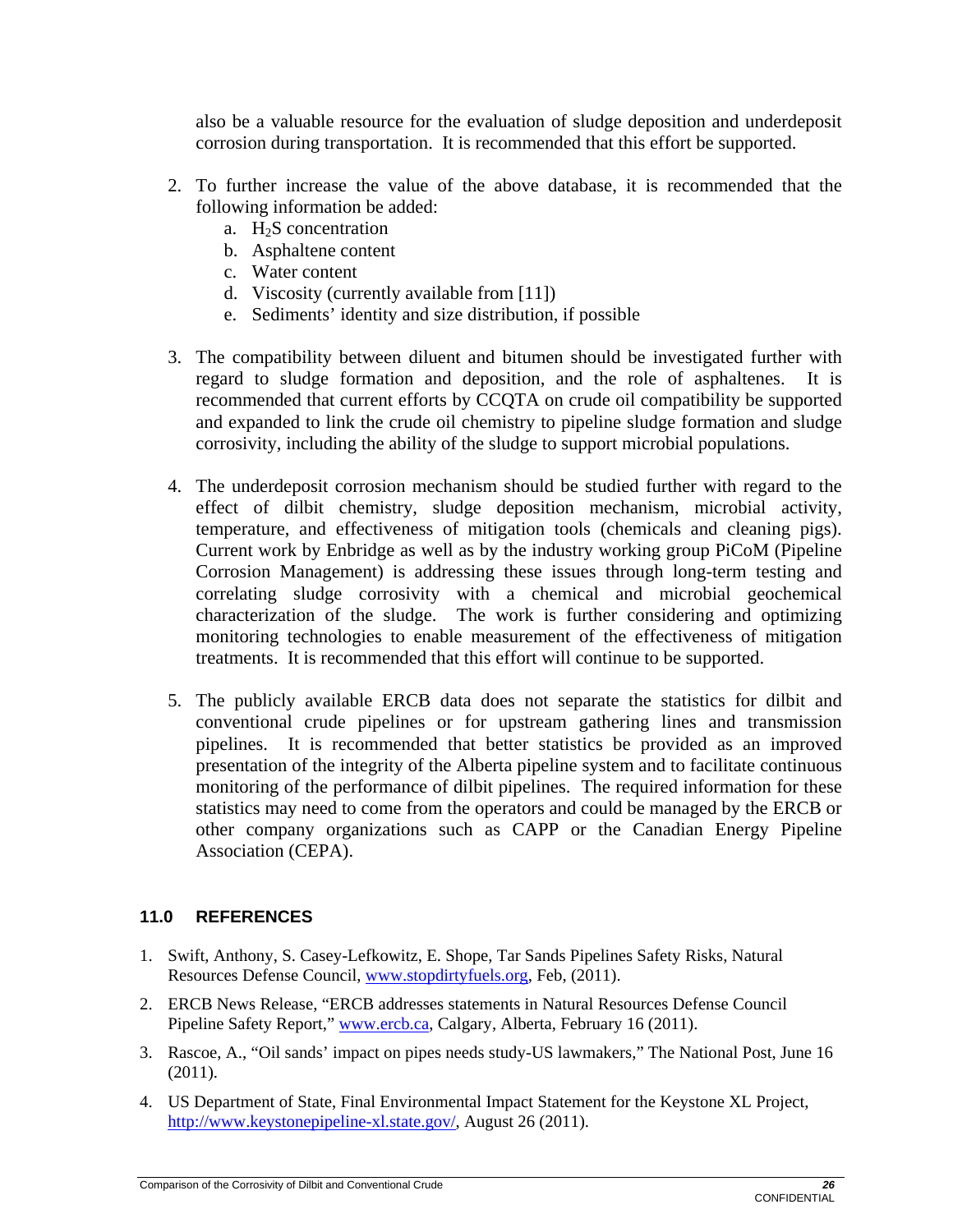- 5. Schor, E., "With Emotions High and Evidence Low, Corrosion Questions Hound Canada-To-U.S. Oil Pipeline," The New York Times, August 23 (2011).
- 6. Vanderklippe, N., "Oil sands critics target a new concern pipelines," The Globe and Mail, Aug 1 (2011).
- 7. Segato, R., "Quality Guidelines for Western Canadian Condensate," presentation at the Crude Oil Quality Association, June (2008).
- 8. Segato, R., "Enbridge Condensate Pool (CRW) Specifications," presentation at the Crude Oil Quality Association, Feb (2010).
- 9. Crude Quality Inc., http://crudequality.com/index.html (last accessed Sept 25, 2011)
- 10. Crude Monitor, http://www.crudemonitor.ca/ (last accessed Sept 25, 2011*). Please note that all data and information, or any analyses prepared from the data and information provided on this website, may not be reproduced for publication, presentation, redistribution or resale in any fashion. The contents of the crudemonitor.ca pages may be freely copied, but only for personal or internal company use.*
- 11. Enbridge 2010 Crude Characteristics, No 41, http://www.enbridge.com/DeliveringEnergy/Shippers/CrudeOilCharacteristics.aspx, (last accessed Sept 25, 2011).
- 12. NEB No 282, Crude Petroleum Tariff for Enbridge Pipelines Inc., Rules and Regulations governing the Transportation of Crude Petroleum, March (2008).
- 13. NEB Tariff No. 4, "Keystone Pipeline System, Containing Rules and Regulations Applying to the Transportation of Petroleum," December (2010).
- 14. FERC No. 5.1.0, "TransCanada Keystone Pipeline, LP, Containing Rules and Regulations Applying to the Transportation of Petroleum," February 1 (2011).
- 15. Anand, A., "Enbridge System: Crude Types, Transportation and Quality Performance," Proceedings Crude Quality Association Meeting, San Antonio, Tx, Feb (2011).
- 16. Ha, A., "Keystone Pipeline: Charting New Territory," Minutes CCQTA Annual General Meeting, Calgary, AB, June (2011).
- 17. Boduszynski, M.M., C.E. Rechsteiner, A.S.G. Shafizadeh, and R.M.K. Carlson, "Composition and Properties of Heavy Crudes," 7<sup>th</sup> UNITAR International Conference on Heavy Crude and Tar Sands, Being, China, 1998, paper 1998.202 (1998).
- 18. Wu, C., C. Hongsheng, Z. Lili, "Some Interesting Flow Characteristics of a Heavy Crude Pipeline," Proceedings of the  $6<sup>th</sup>$  International Pipeline Conference, Paper 10352 (2006).
- 19. Kane, R.D., E. Trillo, S. Srinivasan, "The state-of-the-art of naphthenic acid and sulfidic corrosion evaluation and prediction," AIChE Conference Proceedings (2006).
- 20. Messer, B., B. Tarleton, M. Beaton, T. Phillips, "New Theory for Naphthenic Acid Corrosivity of Athabasca Oilsands Crudes," CORROSION 2004, paper 04634 (2004).
- 21. Dettman, H.D., N. Li, J. Luo, "Refinery Corrosion, Organic Acid Structure, and Athabasca Bitumen," CORROSION 2009, paper 09336 (2009).
- 22. Dettman, H.D., N. Li, D. Wickramasinghe, J. Luo, "The Influence of Naphthenic Acid and Sulphur Compound Structure on Global Crude Corrosivity Under Vacuum Distillation Conditions," NACE Northern Area Western Conference, Feb (2010).
- 23. Ayello, F., W. Robbins, S. Richter, S. Nesic, "Crude Oil Chemistry Effects on Inhibition of Corrosion and Phase Wetting," CORROSION 2011, paper 11060 (2011).
- 24. Sheridan, M., "California Crude Oil Production and Imports," Fossil Fuels Office Fuels and Transportation Division California Energy Commission, Staff Paper, available at: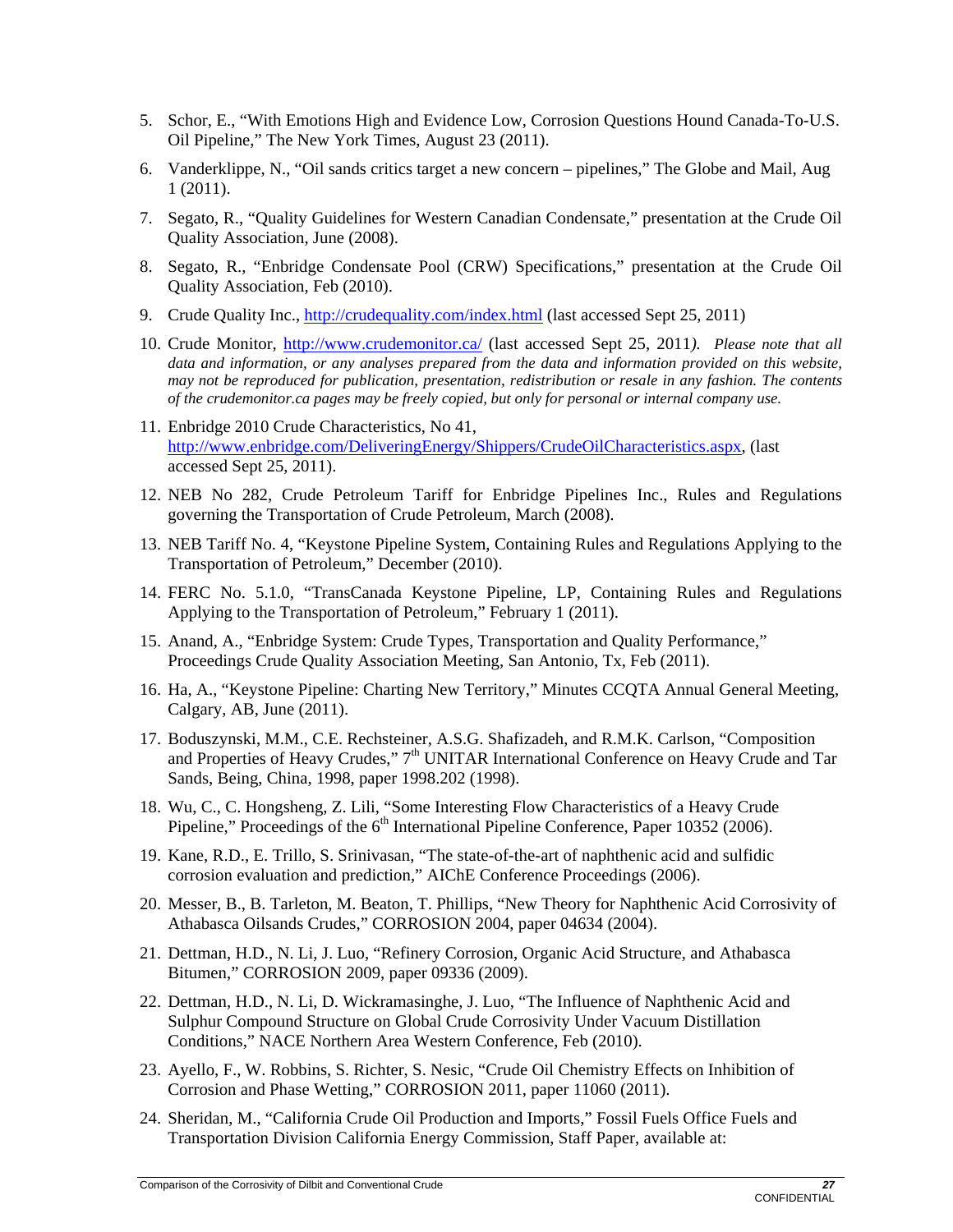http://www.energy.ca.gov/2006publications/CEC-600-2006-006/CEC-600-2006-006.PDF, April (2006).

- 25. Stroe, M., N. Passade-Boupat, M. Bonis, B. Adams, "Inhibitive Properties of Crude Oils: Can We Count On Them?, CORROSION 2011, paper 11060 (2011).
- 26. Kaur, H., **Kinetics & Inhibition of Chloride Hydrolysis in Canadian Bitumens**, M.A.Sc. Thesis, University of Alberta, Spring (2009).
- 27. Schabron, J., J.G. Speight, "Correlation between Carbon Residue and Molecular Weight," Preprints Division of Fuel Chemistry, American Chemical Society, 42 (2), 386 (1997).
- 28. Personal communication.
- 29. Papavinasam, S., A. Doiron, R.W. Revie, "Model to Predicting Internal Pitting Corrosion of Oil and Gas Pipelines," Corrosion, Vol 66, No 3, p 035006-1 (2010).
- 30. Papavinasam, S., A. Doiron, R.W. Revie, V. Sizov, "Field Inputs Guide Internal Pitting Corrosion Model," Oil & Gas Journal, Vol 105, No 45, p 62 (2007).
- 31. Papavinasam, S., A. Doiron, R.W. Revie, "Effect of Surface Layers on the Initiation of Internal Pitting Corrosion in Oil and Gas Pipelines, " Corrosion, Vol 65, No 10, p 663 (2009).
- 32. Papavinasam, S., R.W. Revie, A. Doiron, "Predicting Internal Pitting Corrosion of Oil and Gas Pipelines: Review of Corrosion Science Models," CORROSION 2005, NACE, Houston, paper 05643 (2005).
- 33. Papavinasam, S., R.W. Revie, A. Doiron, "Predicting Internal Pitting Corrosion of Oil and Gas Pipelines: Review of Electrochemical Models," CORROSION 2005, NACE, Houston, paper 05644 (2005).
- 34. Papavinasam, S., W. Friesen, R.W. Revie, A. Doiron, "Predicting Internal Pitting Corrosion of Oil and Gas Pipelines: A Corrosion Engineering Approach," CORROSION 2005, NACE, Houston, paper 05645 (2005).
- 35. Code of Federal Regulations, Title 49 Transportation, Part 195 Transportation of Hazardous Liquids by Pipeline, Sept 28 (2011).
- 36. Renouf, G, R. Ranganathan, R.J. Scoular, D. Soveran, "The Impact of Changing Canadian Pipeline BS&W Specifications: A Survey," Petroleum Society of CIM, Paper 97-179 (1997).
- 37. Rahimi, P., T. Gentzis, "The Chemistry of Bitumen and Heavy Oil Processing," Chapter 19 In: Practical Advances in Petroleum Processing Volume 2. Edited by Chang Samuel Hsu and Paul R. Robinson. New York: Springer Science, pages 149 – 185 (2005).
- 38. Masakatsu, N., P. Rahimi, O.R. Koseoglu, "Advances in Characterization and Utilization of Asphaltenes," **Heavy Hydrocarbon Resources**, Chapter 1, ACS Symposium Series, Vol 895 (2005).
- 39. Wiehe, I.A., K.S. Liang, "Asphaltenes, resins, and other macromolecules," Fluid Phase Equilibria, 117, pp 201-210 (1996).
- 40. Wiehe, I.A., H.W. Yarranton, K. Akbarzadeh, P.M. Rahimi, A. Teclemariam, "The Paradox of Asphaltene Precipitation with Normal Paraffins," Energy & Fuels, 19, pp 1261-1267 (2005).
- 41. Yaws, C., M. Rahate, "Table, correlation give water solubility, Henry's Law constant for alkanes in crude," Oil & Gas Journal, Vol 107, No 9, Mar (2009).
- 42. Wu, "Investigating the Stability Mechanism of Water-in-Diluted Bitumen Emulsions through Isolation and Characterization of the Stabilizing Materials at the Interface," Energy & Fuels, 17, pp 179-190 (2003).